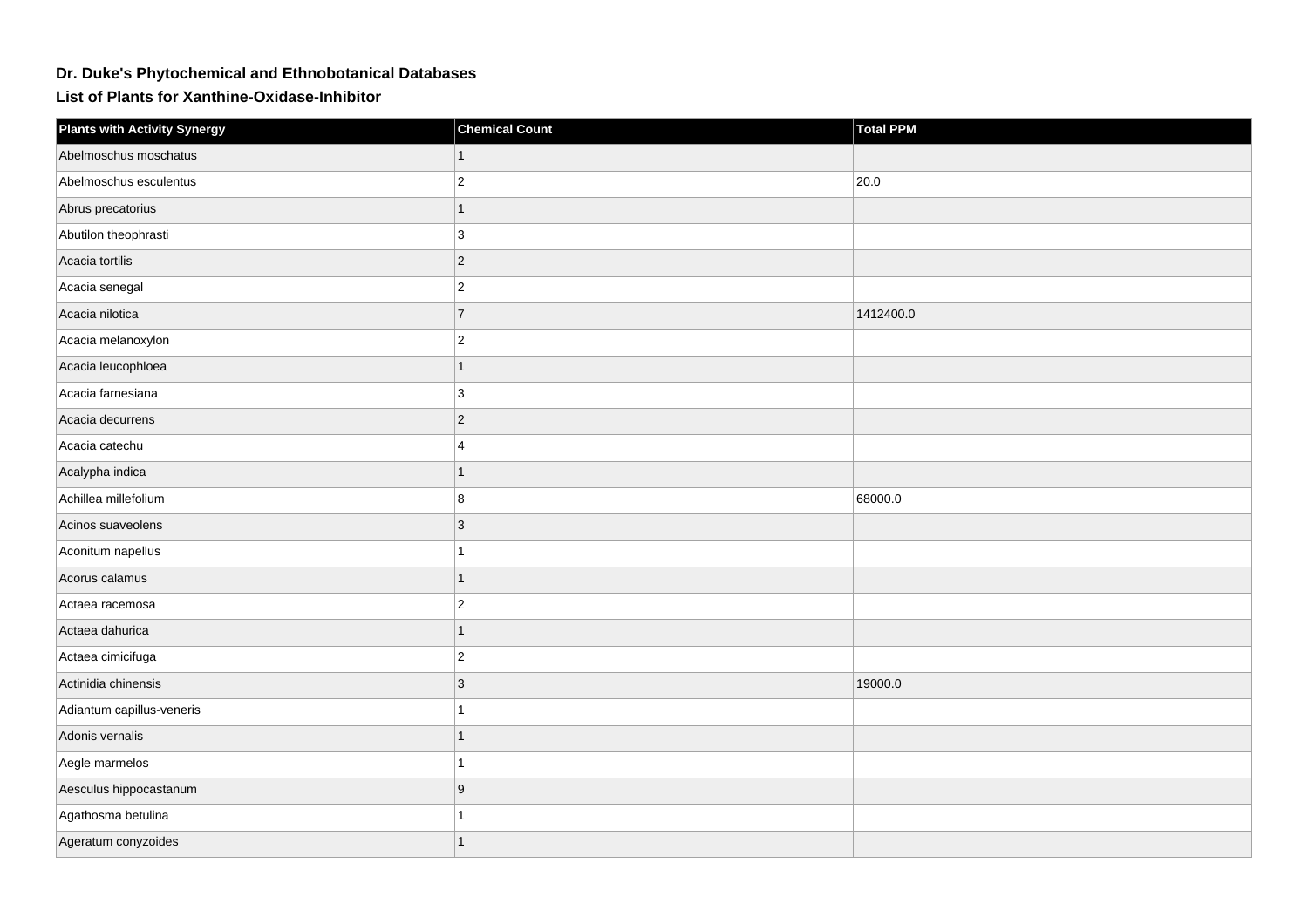| <b>Plants with Activity Synergy</b> | <b>Chemical Count</b> | Total PPM |
|-------------------------------------|-----------------------|-----------|
| Agrimonia eupatoria                 | 8                     | 212000.0  |
| Ailanthus altissima                 | 3                     | 240000.0  |
| Ajuga reptans                       |                       | 300000.0  |
| Albizia lebbeck                     | $ 3\rangle$           |           |
| Albizia julibrissin                 |                       |           |
| Aleurites moluccana                 |                       | 120000.0  |
| Aleurites fordii                    | $\vert$ 2             |           |
| Alisma plantago-aquatica            | $ 2\rangle$           |           |
| Allium schoenoprasum                | $\overline{c}$        | 54.0      |
| Allium sativum var. sativum         | $\overline{4}$        | 56840.0   |
| Allium cepa                         | $\mathbf{3}$          | 288600.0  |
| Allium ampeloprasum                 | 5                     |           |
| Alnus glutinosa                     | $ 2\rangle$           | 400000.0  |
| Aloe vera                           | 3                     | 200.2     |
| Aloysia citrodora                   | 3                     |           |
| Alpinia officinarum                 | $ 2\rangle$           |           |
| Althaea officinalis                 | 5                     | 40000.0   |
| Amaranthus sp.                      |                       | 20.0      |
| Ammi visnaga                        |                       |           |
| Ammi majus                          | $\overline{4}$        | 9000.0    |
| Anacardium occidentale              | 3                     | 180001.4  |
| Ananas comosus                      |                       |           |
| Anaphalis margaritacea              |                       |           |
| Anastatica hierochuntica            |                       |           |
| Anemone pulsatilla                  | $ 2\rangle$           |           |
| Anethum graveolens                  | $\overline{7}$        |           |
| Angelica sinensis                   | 3                     |           |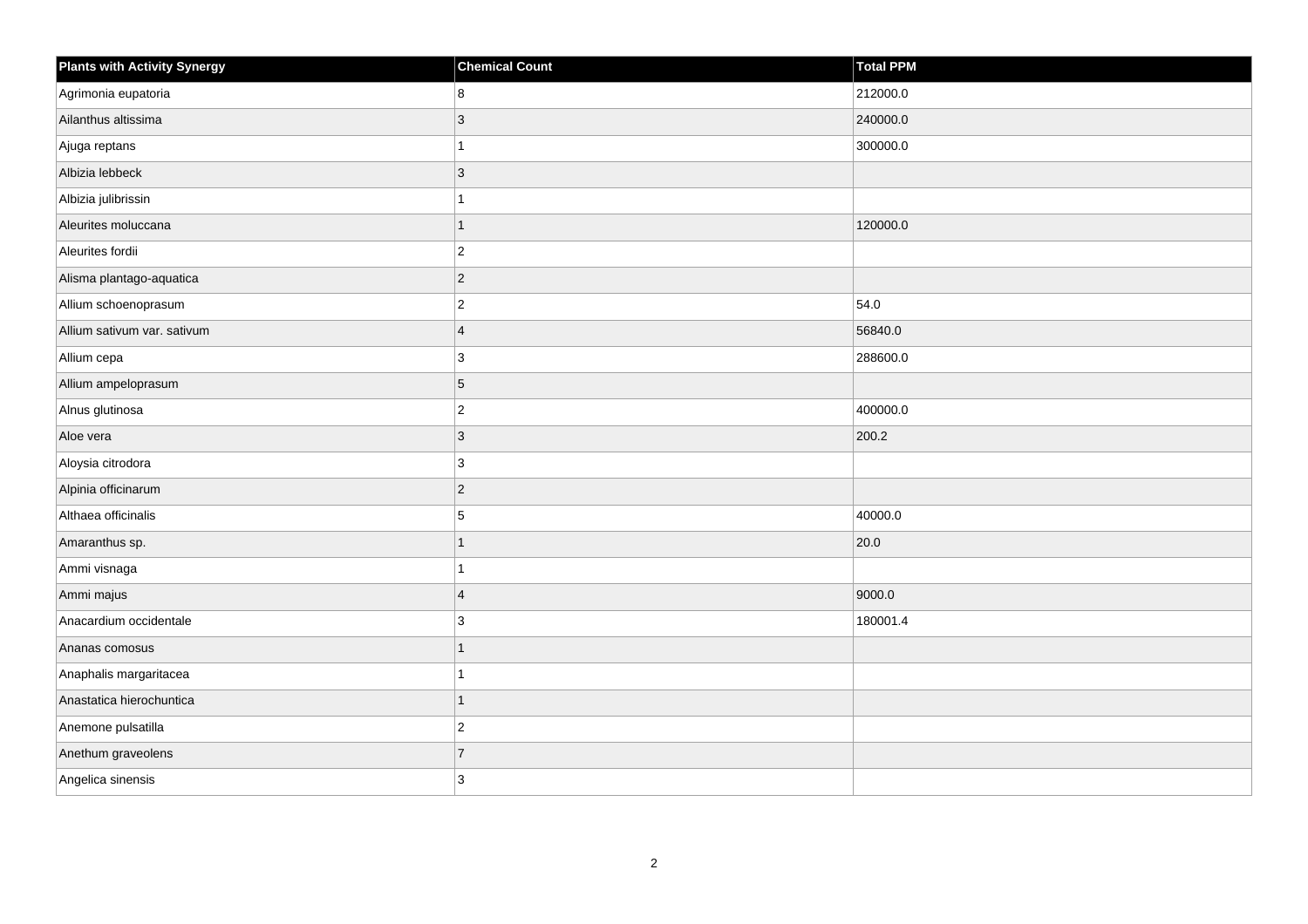| <b>Plants with Activity Synergy</b> | <b>Chemical Count</b> | <b>Total PPM</b> |
|-------------------------------------|-----------------------|------------------|
| Angelica archangelica               | 3                     |                  |
| Anisochilus carnosus                | $\overline{2}$        |                  |
| Annona squamosa                     |                       |                  |
| Annona reticulata                   |                       |                  |
| Annona muricata                     | $\overline{4}$        |                  |
| Anogeissus latifolia                | 5                     | 958000.0         |
| Apium graveolens                    | 6                     |                  |
| Apocynum cannabinum                 |                       |                  |
| Arachis hypogaea                    | $\overline{4}$        | 28.0             |
| Araucaria bidwillii                 | 3                     |                  |
| Arbutus unedo                       | 3                     | 1220000.0        |
| Arctium lappa                       | $\overline{2}$        | 5000.0           |
| Arctostaphylos uva-ursi             | 9                     | 400000.0         |
| Ardisia japonica                    |                       |                  |
| Areca catechu                       | $\overline{2}$        | 500000.0         |
| Argemone mexicana                   | 1                     | 22000.0          |
| Armoracia rusticana                 | $\overline{4}$        |                  |
| Arnica montana                      | 3                     |                  |
| Artemisia vulgaris                  | $\overline{2}$        |                  |
| Artemisia dracunculus               | 10                    |                  |
| Artemisia cina                      | 1                     |                  |
| Artemisia capillaris                | $\overline{c}$        |                  |
| Artemisia annua                     | 3                     |                  |
| Artemisia absinthium                |                       | 154000.0         |
| Artemisia abrotanum                 | 3                     |                  |
| Artocarpus heterophyllus            |                       | 66000.0          |
| Artocarpus altilis                  |                       |                  |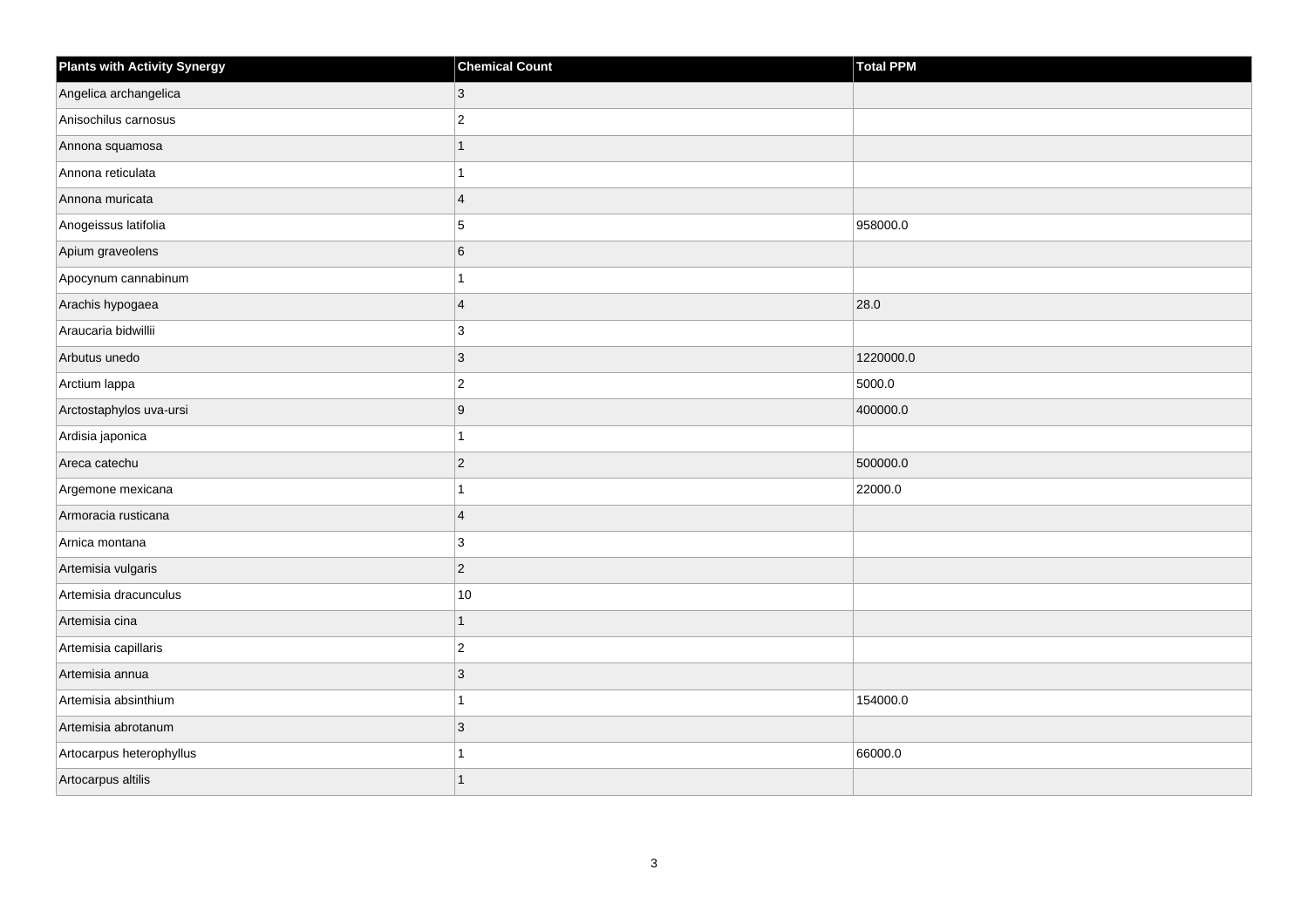| <b>Plants with Activity Synergy</b> | <b>Chemical Count</b>   | Total PPM |
|-------------------------------------|-------------------------|-----------|
| Asclepias syriaca                   | $\overline{2}$          | 144000.0  |
| Asimina triloba                     | $ 2\rangle$             |           |
| Aspalathus linearis                 | 6                       |           |
| Asparagus officinalis               | $ 2\rangle$             | 36.0      |
| Aspidosperma quebracho-blanco       | 1                       | 80000.0   |
| Astragalus membranaceus             | 3                       |           |
| Atropa bella-donna                  | $ 3\rangle$             | 240000.0  |
| Avena sativa                        | $\overline{4}$          | 1861.5    |
| Azadirachta indica                  | 3                       | 126000.0  |
| Ballota nigra                       | $\overline{4}$          |           |
| Baptisia tinctoria                  | 1                       |           |
| Barosma betulina                    | $\mathbf{1}$            |           |
| Basella alba                        | $\mathbf{1}$            |           |
| Berberis vulgaris                   | $\overline{5}$          |           |
| Bertholletia excelsa                | $ 2\rangle$             |           |
| Beta vulgaris                       | $\vert$ 3               | 16.0      |
| Bidens pilosa                       | 1                       |           |
| Bixa orellana                       | $\mathbf{1}$            |           |
| Borago officinalis                  | $ 2\rangle$             | 60000.0   |
| Brassica rapa                       | 1                       | 4.0       |
| Brassica pekinensis                 | 1                       | 22.0      |
| Brassica oleracea var. viridis I.   | 1                       | 4.8       |
| Brassica oleracea var. sabellica I. | $\vert$ 2               | 304.0     |
| Brassica oleracea var. italica      | 3                       |           |
| Brassica oleracea var. gemmifera    | 3                       | 226.0     |
| Brassica oleracea var. capitata I.  | $\overline{\mathbf{4}}$ | 772.0     |
| Brassica oleracea var. botrytis I.  | 3                       | 68.8      |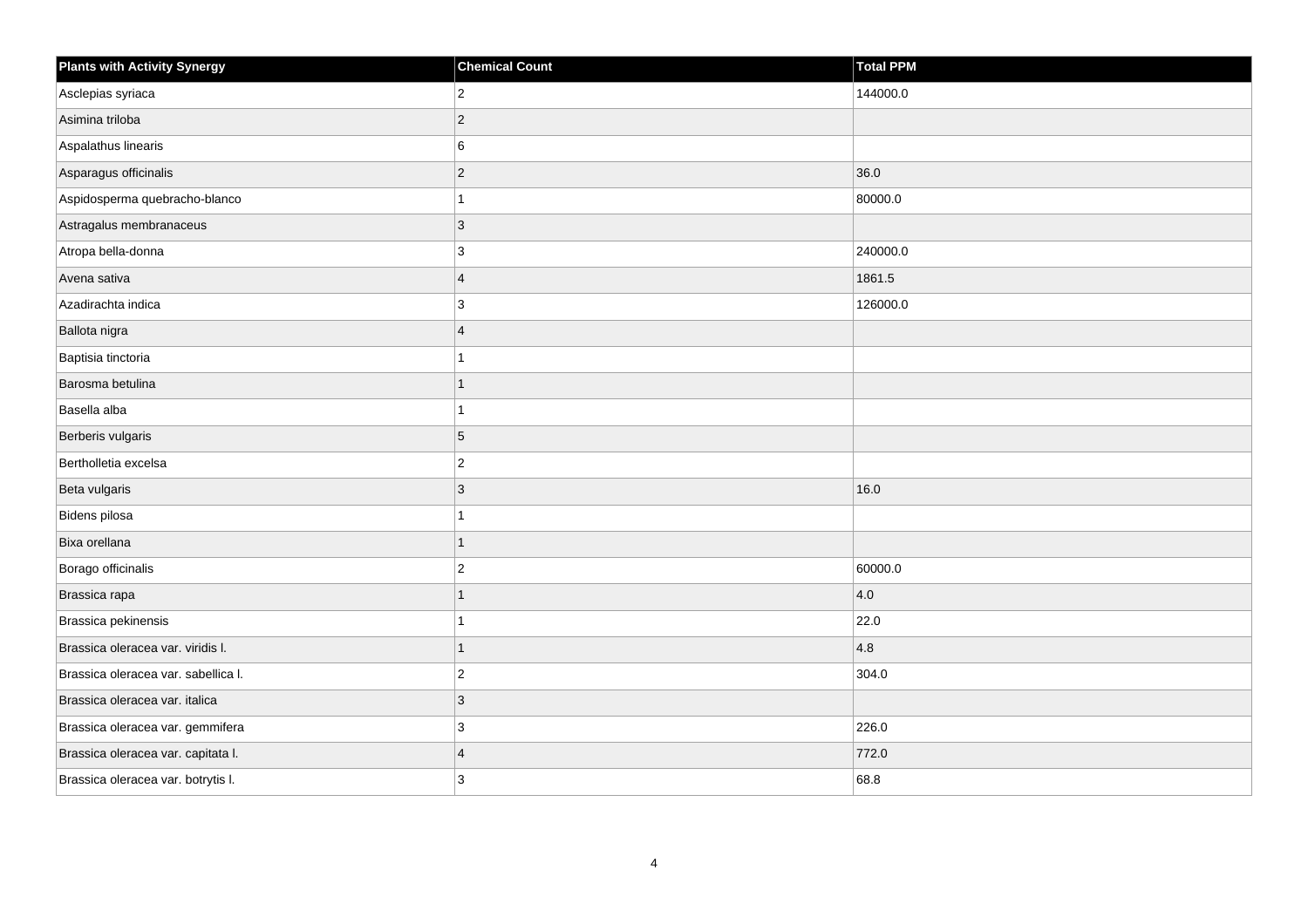| <b>Plants with Activity Synergy</b> | <b>Chemical Count</b> | Total PPM |
|-------------------------------------|-----------------------|-----------|
| Brassica oleracea                   | 1                     | 120.0     |
| Brassica nigra                      |                       |           |
| Brassica napus var. napobrassica    | 1                     | 4.0       |
| Brunfelsia uniflorus                | 1                     |           |
| Bryonia alba                        | 1                     |           |
| <b>Buxus sempervirens</b>           | 1                     |           |
| Byrsonima crassifolia               | 1                     |           |
| Caesalpinia pulcherrima             | 4                     | 20000.0   |
| Calendula officinalis               | 3                     | 129000.0  |
| Camellia sinensis                   | 17                    | 857266.7  |
| Camellia japonica                   | 1                     |           |
| Camptotheca acuminata               | $ 2\rangle$           |           |
| Capparis spinosa                    | $\vert$ 2             |           |
| Capsella bursa-pastoris             | 1                     |           |
| Capsicum frutescens                 | 3                     | 446.0     |
| Capsicum annuum                     | $\mathbf{3}$          | 28.0      |
| Carica papaya                       | 1                     |           |
| Carum carvi                         | 5                     |           |
| Carya illinoensis                   | $\mathbf{1}$          |           |
| Castanea sativa                     | 5                     | 476000.0  |
| Catalpa longissima                  | $\mathbf{1}$          |           |
| Catalpa bignonioides                | $\vert$ 2             |           |
| Catha edulis                        | 1                     |           |
| Catharanthus roseus                 | $\overline{c}$        |           |
| Cedrus deodora                      | $\vert$ 2             | 64000.0   |
| Ceiba pentandra                     | 3                     |           |
| Centaurea cyanus                    | 6                     |           |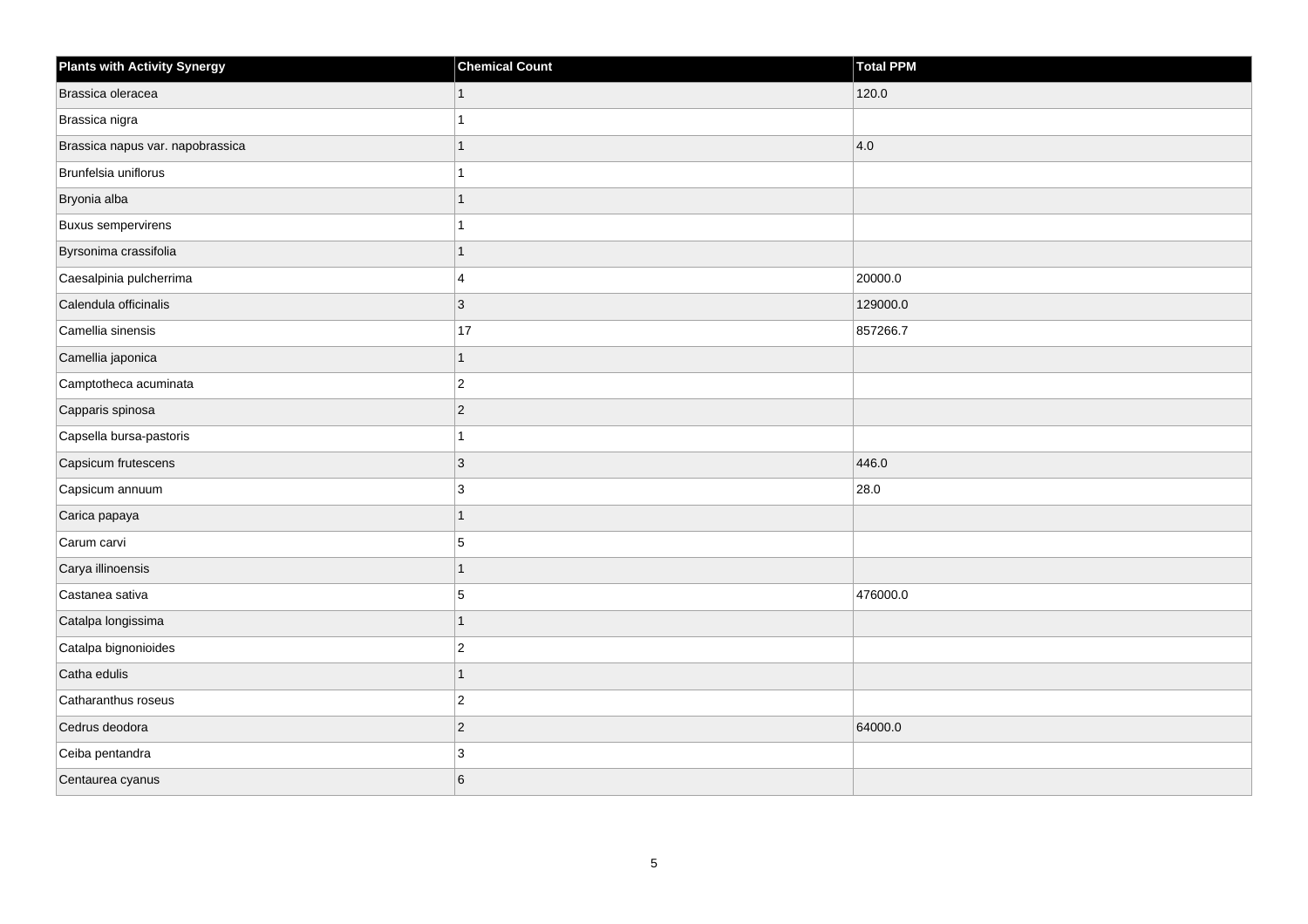| <b>Plants with Activity Synergy</b> | <b>Chemical Count</b> | <b>Total PPM</b> |
|-------------------------------------|-----------------------|------------------|
| Centaurea calcitrapa                | $\overline{2}$        |                  |
| Centaurium erythraea                | 1                     |                  |
| Centella asiatica                   | $\overline{c}$        |                  |
| Ceratonia siliqua                   | 5                     | 30000.0          |
| Chamaemelum nobile                  | 5                     |                  |
| Chamaesyce hypericifolia            | $\overline{c}$        |                  |
| Chimaphila umbellata                | 3                     | 80000.0          |
| Chrysanthemum x morifolium          | 1                     |                  |
| Chrysanthemum coronarium            | $\overline{1}$        | 20.0             |
| Chrysanthemum balsamita             | $\overline{1}$        |                  |
| Cicer arietinum                     | 1                     | 12.0             |
| Cichorium intybus                   | 8                     | 1534.0           |
| Cichorium endivia                   | 3                     | 50.0             |
| Cimicifuga racemosa                 | $\overline{2}$        |                  |
| Cimicifuga dahurica                 | 1                     |                  |
| Cinchona spp                        | 3                     |                  |
| Cinchona pubescens                  | 3                     |                  |
| Cinchona officinalis                | $\overline{1}$        |                  |
| Cinnamomum verum                    | 4                     |                  |
| Cinnamomum sieboldii                | 3                     |                  |
| Cinnamomum camphora                 | $\boldsymbol{2}$      |                  |
| Cinnamomum aromaticum               | 6                     |                  |
| Citrullus lanatus                   | 3                     | 0.518            |
| Citrullus colocynthis               | 1                     |                  |
| Citrus spp                          | 1                     |                  |
| Citrus sinensis                     | $\overline{4}$        | 104.0            |
| Citrus reticulata                   | $\overline{2}$        | 4.0              |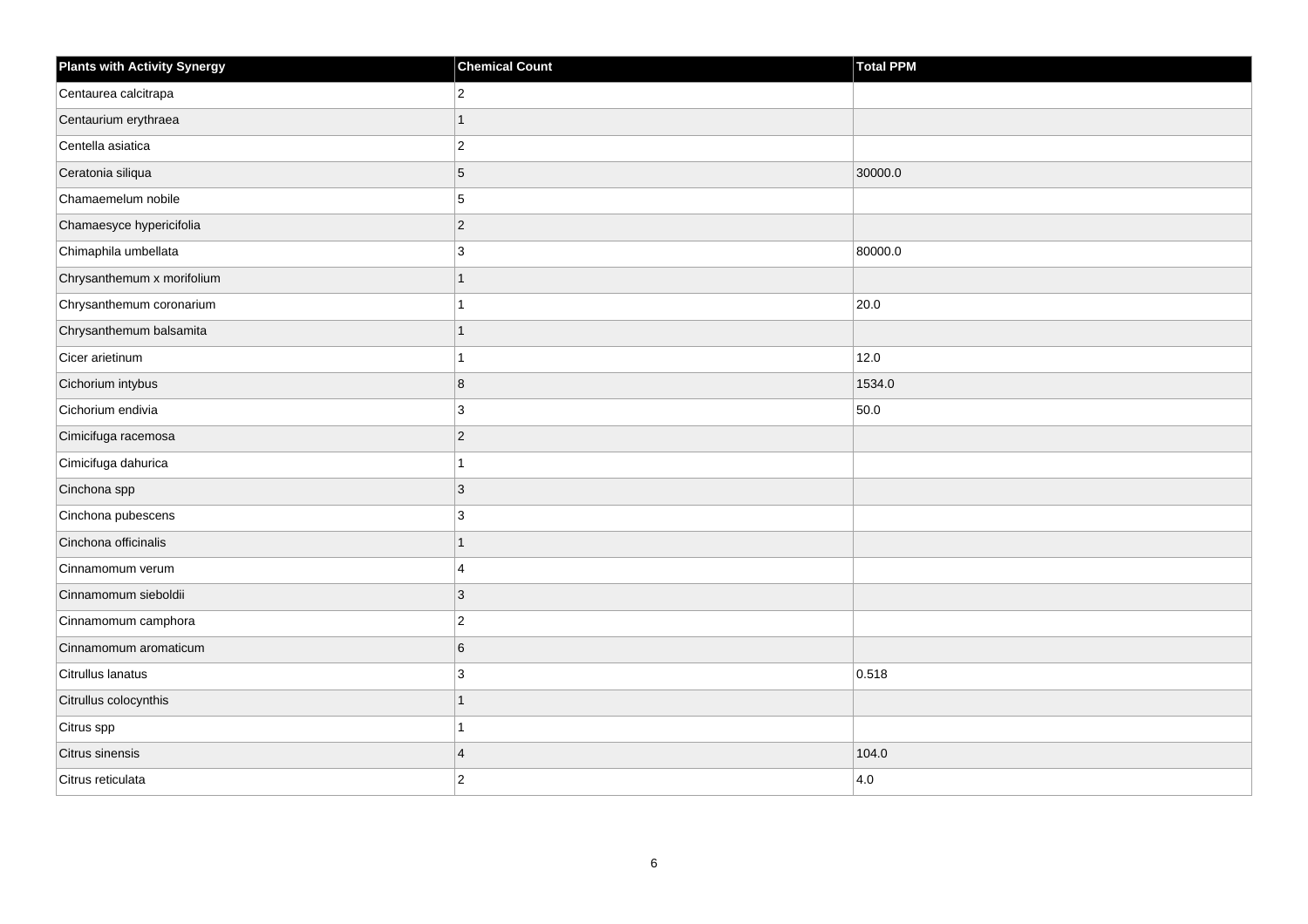| <b>Plants with Activity Synergy</b> | <b>Chemical Count</b>   | <b>Total PPM</b> |
|-------------------------------------|-------------------------|------------------|
| Citrus paradisi                     | 6                       | 102.0            |
| Citrus limon                        | 5                       | 70.0             |
| Citrus aurantium                    | $ 2\rangle$             |                  |
| Clematis vitalba                    | $\mathbf{1}$            |                  |
| Cnicus benedictus                   | $\overline{4}$          | 160000.0         |
| Coccinia grandis                    | 1                       |                  |
| Cocos nucifera                      | $\mathbf{1}$            |                  |
| Coffea arabica                      | $ 2\rangle$             | 180000.0         |
| Cola acuminata                      | $ 2\rangle$             |                  |
| Colchicum autumnale                 | 1                       |                  |
| Coleus barbatus                     | 1                       |                  |
| Collinsonia canadensis              | 1                       |                  |
| Commiphora wightii                  | $ 3\rangle$             |                  |
| Conium maculatum                    | 1                       |                  |
| Consolida ajacis                    | $\overline{1}$          |                  |
| Convallaria majalis                 | 1                       |                  |
| Conyza canadensis                   | $\overline{\mathbf{4}}$ |                  |
| Corchorus olitorius                 | $\mathbf{1}$            | 64.0             |
| Coriandrum sativum                  | $\overline{5}$          |                  |
| Coriaria thymifolia                 | 3                       |                  |
| Coriaria myrtifolia                 | $\vert 4 \vert$         | 400000.0         |
| Cornus officinalis                  | $ 2\rangle$             |                  |
| Cornus mas                          | $\overline{4}$          |                  |
| Cornus florida                      | 3                       | 60000.0          |
| Corylus avellana                    | $ 2\rangle$             | 1.71             |
| Corylus americana                   | $ 2\rangle$             |                  |
| Crataegus rhipidophylla             | 11                      |                  |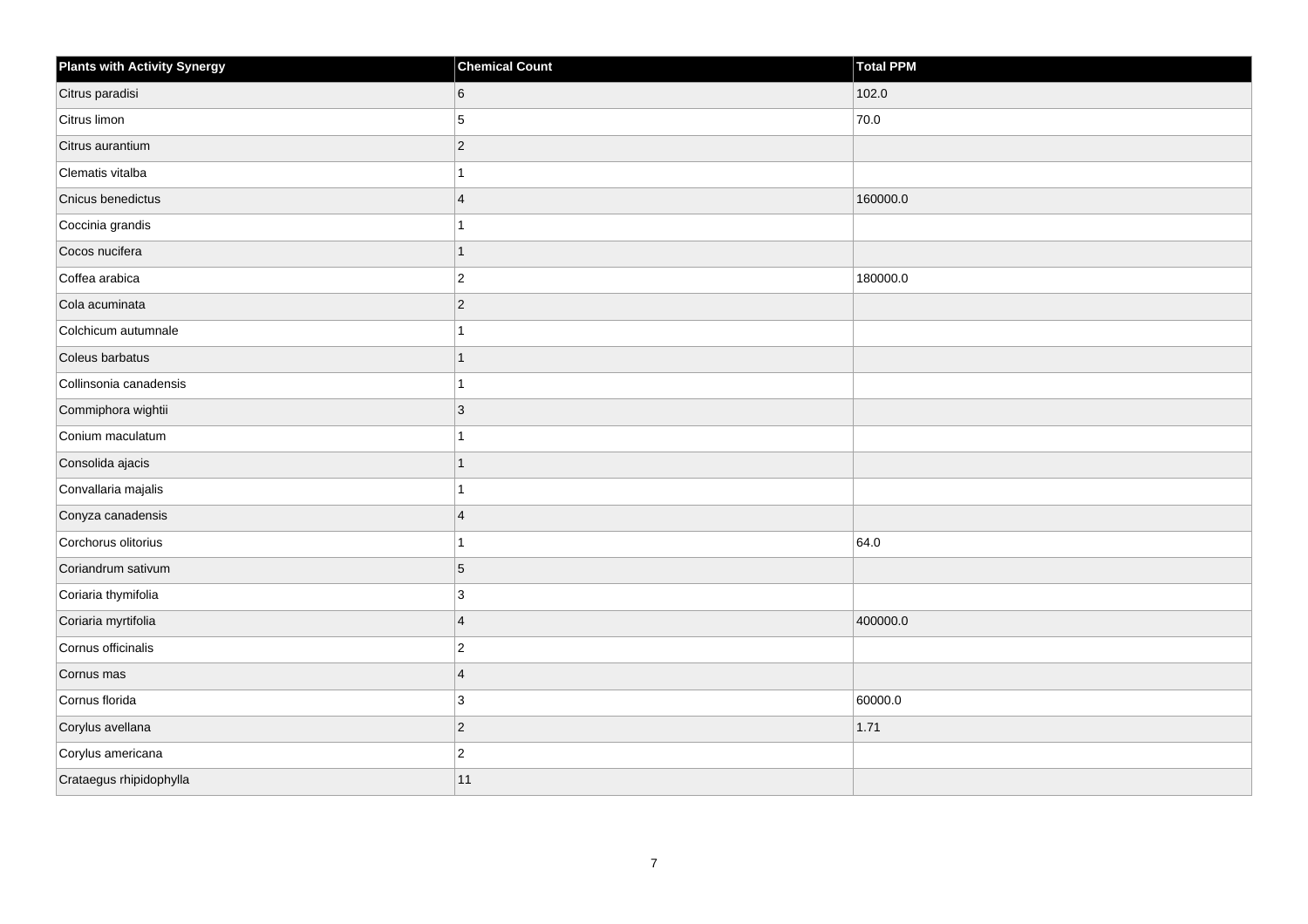| <b>Plants with Activity Synergy</b> | <b>Chemical Count</b> | Total PPM |
|-------------------------------------|-----------------------|-----------|
| Crataegus pentagyna                 |                       |           |
| Crataegus monogyna                  | 9                     |           |
| Crataegus laevigata                 | 11                    |           |
| Crataegus cuneata                   | $\mathbf{1}$          |           |
| Crocus sativus                      |                       |           |
| Croton lechleri                     | 6                     |           |
| Croton eluteria                     | 1                     |           |
| Cucumis sativus                     | $\overline{2}$        | 8.0       |
| Cucumis melo                        | $\overline{c}$        | 3.8       |
| Cucurbita spp                       | $\overline{1}$        | 9.2       |
| Cucurbita pepo                      | $\overline{2}$        |           |
| Cuminum cyminum                     | $\overline{c}$        |           |
| Curcuma longa                       | $\overline{c}$        | 10.0      |
| Cuscuta reflexa                     | 1                     |           |
| Cuscuta europaea                    |                       |           |
| Cyamopsis tetragonoloba             | $\overline{4}$        |           |
| Cydonia oblonga                     |                       |           |
| Cymbopogon parkeri                  | 1                     |           |
| Cymbopogon citratus                 | $\overline{2}$        |           |
| Cynara cardunculus                  | $\overline{7}$        | 9.4       |
| Cyperus rotundus                    |                       | 32400.0   |
| Cypripedium pubescens               | 1                     |           |
| Cytisus scoparius                   | 5                     |           |
| Daphne genkwa                       | $\overline{2}$        |           |
| Datura stramonium                   | 4                     | 140000.0  |
| Daucus carota                       | 8                     | 2.4       |
| Digitalis purpurea                  | 4                     |           |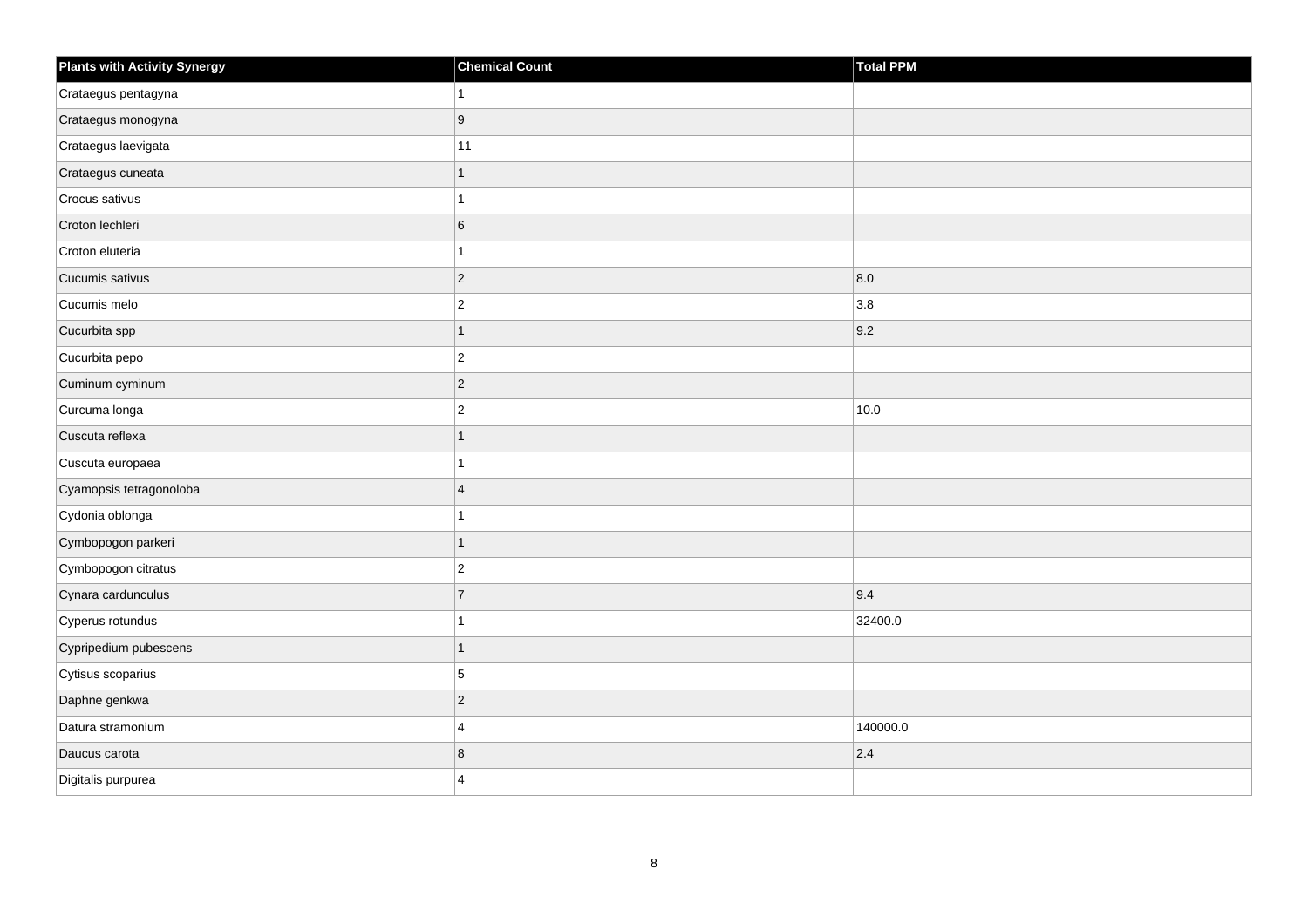| <b>Plants with Activity Synergy</b> | <b>Chemical Count</b> | <b>Total PPM</b> |
|-------------------------------------|-----------------------|------------------|
| Digitalis lanata                    | $\mathbf{1}$          |                  |
| Dioscorea bulbifera                 |                       |                  |
| Diospyros virginiana                | $\overline{1}$        |                  |
| Dipsacus fullonum                   | $\overline{2}$        |                  |
| Dipteryx odorata                    | 1                     |                  |
| Dodonaea viscosa                    | 3                     | 235600.0         |
| Drimys winteri                      | $\mathbf{1}$          |                  |
| Duchesnea indica                    |                       |                  |
| Echinacea spp                       | $\overline{4}$        |                  |
| Echinacea purpurea                  | 1                     |                  |
| Echinacea pallida                   | 1                     |                  |
| Echinacea angustifolia              | 3                     |                  |
| Elaeagnus umbellatus                | $\mathbf{1}$          |                  |
| Elaeagnus angustifolia              | 5                     |                  |
| Elettaria cardamomum                | 1                     |                  |
| Eleutherococcus senticosus          | 1                     |                  |
| Ephedra sinica                      | 5                     |                  |
| Ephedra nevadensis                  | 1                     |                  |
| Ephedra gerardiana                  | $\overline{c}$        |                  |
| Equisetum hyemale                   | 1                     |                  |
| Equisetum arvense                   | 5                     |                  |
| Eriobotrya japonica                 | 4                     |                  |
| Eriodictyon californicum            | 3                     |                  |
| Erythroxylum coca                   | 3                     | 6200.0           |
| Eucalyptus viminalis                | $\mathbf{3}$          |                  |
| Eucalyptus rostratus                | $\overline{c}$        |                  |
| Eucalyptus globulus                 | 9                     |                  |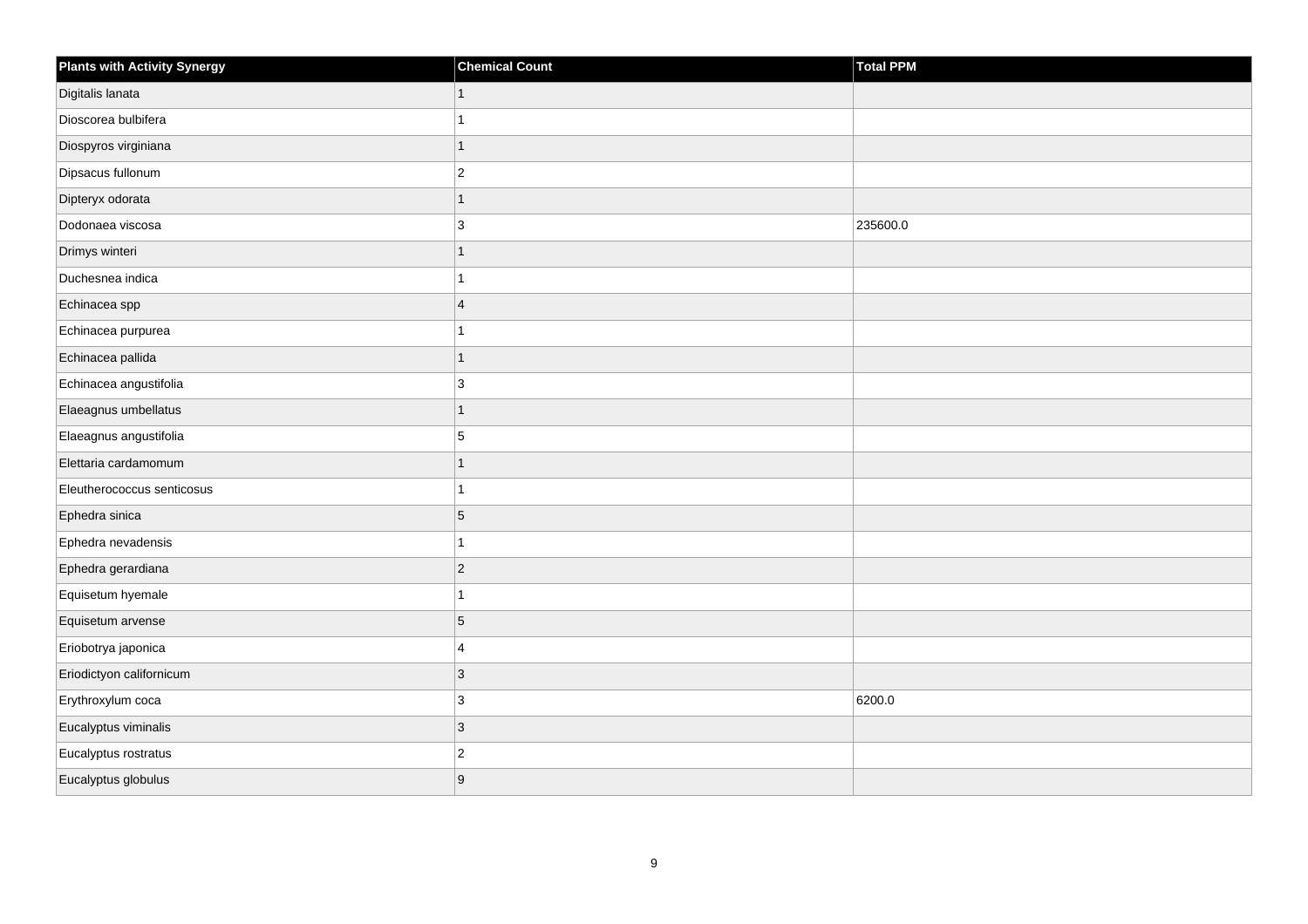| <b>Plants with Activity Synergy</b> | <b>Chemical Count</b> | Total PPM |
|-------------------------------------|-----------------------|-----------|
| Eucalyptus cornea                   | $\mathbf{1}$          |           |
| Eucalyptus citriodora               | $\mathbf 2$           |           |
| Eucommia ulmoides                   | $\mathbf{1}$          |           |
| Euonymus atropurpureus              | $\mathbf{1}$          |           |
| Eupatorium perfoliatum              | 3                     |           |
| Eupatorium odoratum                 | $\mathbf{1}$          |           |
| Euphorbia tirucalli                 | $\mathbf{1}$          |           |
| Euphorbia pulcherrima               | $\mathbf{1}$          |           |
| Euphorbia lathyris                  | $\mathbf{1}$          |           |
| Euphorbia hirta                     | $\overline{4}$        |           |
| Euphrasia officinalis               | 6                     |           |
| Fagopyrum esculentum                | $\overline{5}$        |           |
| Fallopia japonica                   | $\vert$ 2             | 740000.0  |
| Ferula sumbul                       | $\mathbf{1}$          |           |
| Ferula gummosa                      | $\mathbf{1}$          |           |
| Ferula assa-foetida                 | $\vert$ 2             |           |
| Ficus carica                        | $\overline{4}$        |           |
| Filipendula ulmaria                 | $\overline{4}$        |           |
| Foeniculum vulgare                  | 3                     |           |
| Forsythia suspensa                  | $\mathbf{1}$          |           |
| Fragaria spp                        | 8                     | 125070.4  |
| Frangula purshiana                  | $\mathbf{1}$          |           |
| Frangula alnus                      | $\mathbf 2$           |           |
| Fraxinus rhynchophylla              | $\vert$ 2             |           |
| Fraxinus ornus                      | $\mathbf 2$           |           |
| Fucus vesiculosus                   | $\mathbf{1}$          |           |
| Galega officinalis                  | $\overline{1}$        |           |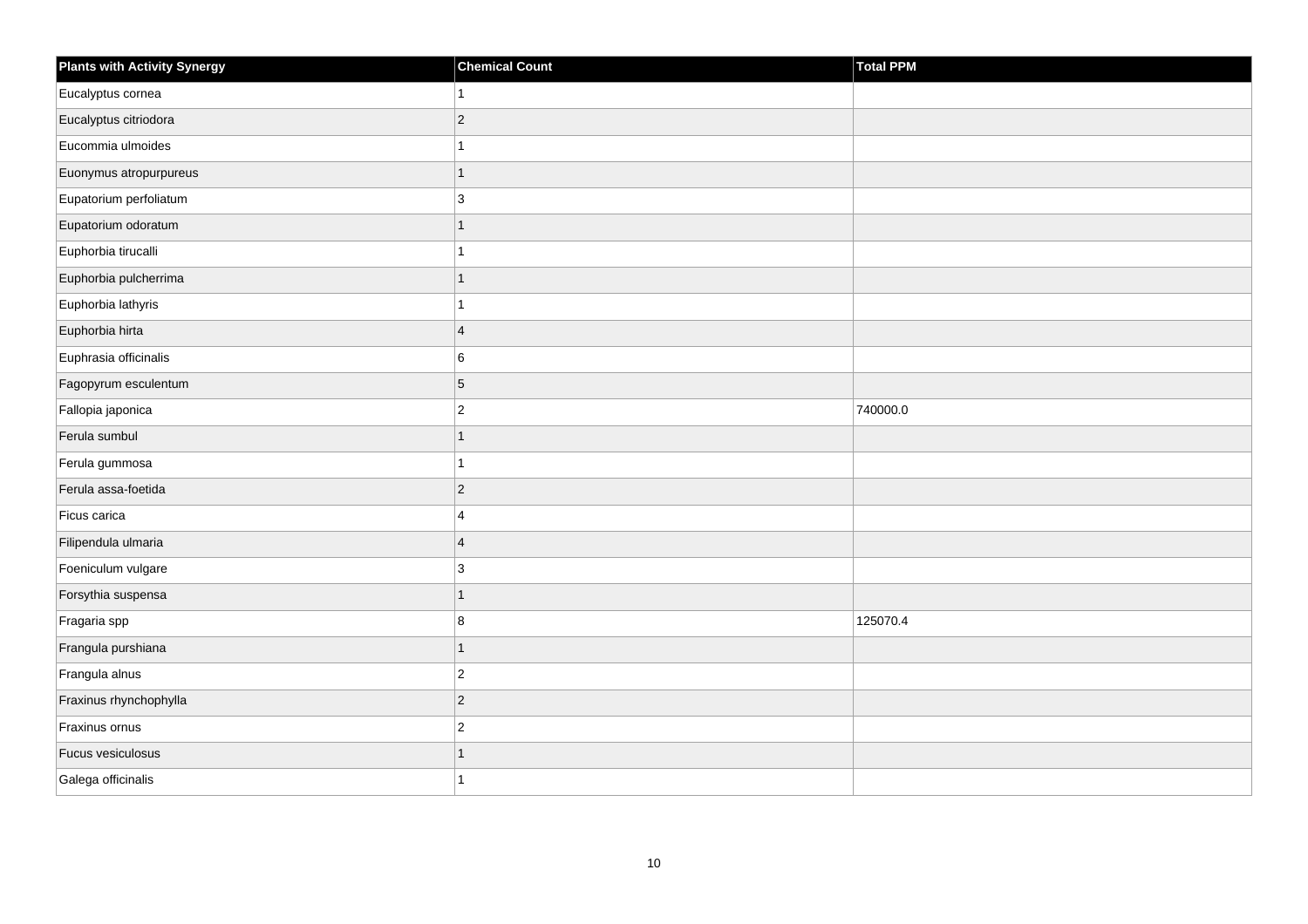| <b>Plants with Activity Synergy</b> | <b>Chemical Count</b> | Total PPM |
|-------------------------------------|-----------------------|-----------|
| Galium odoratum                     | $\mathbf{1}$          |           |
| Gardenia jasminoides                | 1                     |           |
| Gaultheria procumbens               | $ 3\rangle$           |           |
| Gaultheria fragrantissima           | 1                     |           |
| Gelsemium sempervirens              | $\mathbf{1}$          |           |
| Genipa americana                    | 1                     |           |
| Genista tinctoria                   | $\mathbf{1}$          |           |
| Gentiana lutea                      | $ 2\rangle$           |           |
| Geranium thunbergii                 | $\overline{7}$        | 500000.0  |
| Geranium maculatum                  | 1                     |           |
| Ginkgo biloba                       | 9                     |           |
| Glechoma hederacea                  | 5                     |           |
| Gleditsia triacanthos               | $ 2\rangle$           |           |
| Glycine max                         | 5                     | 21.8      |
| Glycyrrhiza uralensis               | 6                     |           |
| Glycyrrhiza glabra                  | 10                    |           |
| Gossypium sp                        | 6                     | 35567.6   |
| Guaiacum sp.                        | $\mathbf{1}$          |           |
| Guarea rusbyi                       | $\mathbf{1}$          |           |
| Guazuma tomentosa                   | 1                     |           |
| Haematoxylum campechianum           | $ 2\rangle$           |           |
| Hamamelis virginiana                | $\vert$ 2             | 108800.0  |
| Hamelia patens                      | 1                     | 300000.0  |
| Harpagophytum procumbens            | $ 2\rangle$           |           |
| Hedeoma pulegioides                 | 1                     |           |
| Heimia salicifolia                  | 1                     |           |
| Helianthemum glomeratum             | $\overline{2}$        |           |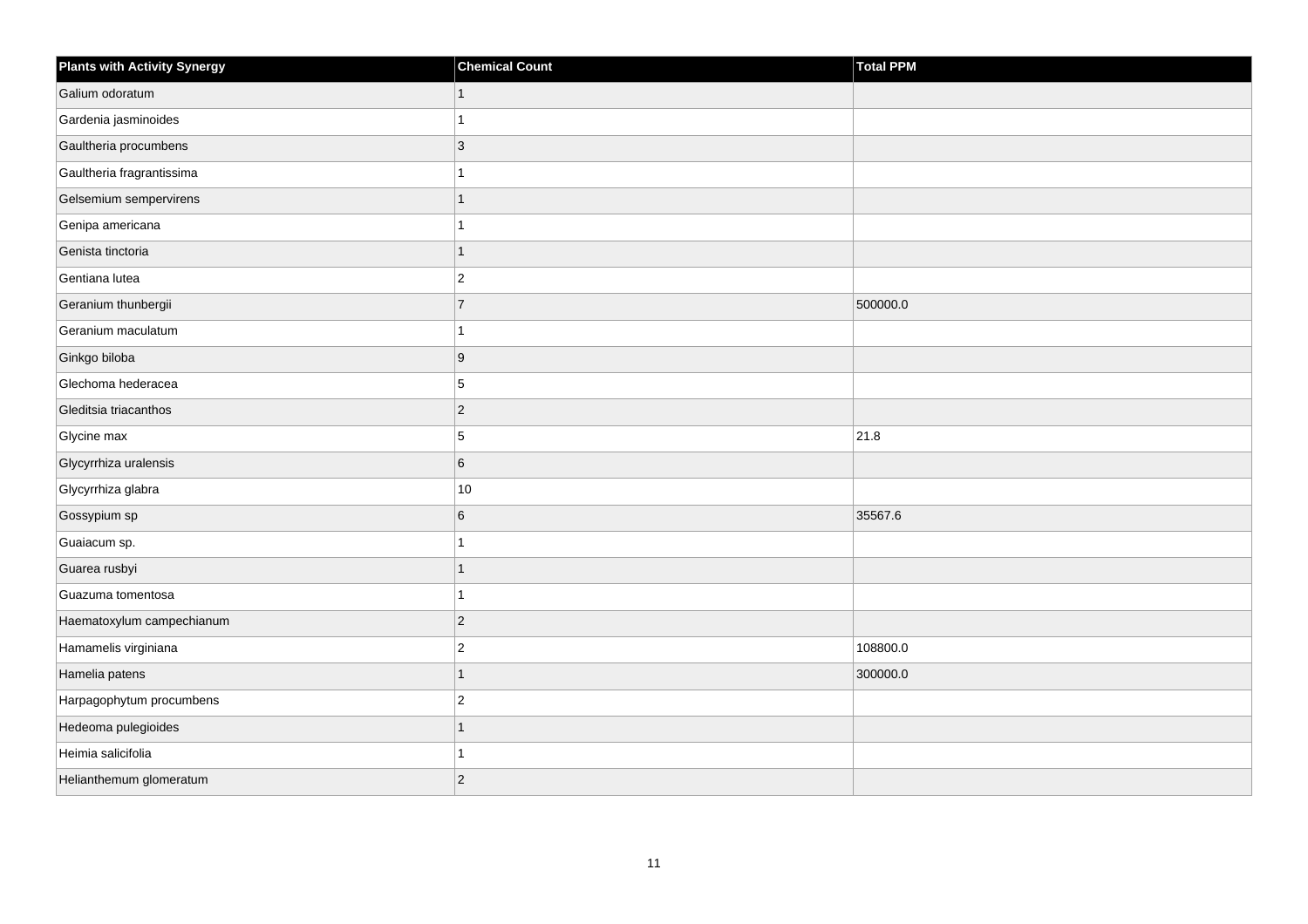| <b>Plants with Activity Synergy</b> | <b>Chemical Count</b> | <b>Total PPM</b> |
|-------------------------------------|-----------------------|------------------|
| Helianthus annuus                   | $\overline{2}$        | 7268.0           |
| Helichrysum angustifolium           | $\mathbf{1}$          |                  |
| Hemidesmus indicus                  | 1                     |                  |
| Hibiscus rosa-sinensis              | $\mathbf{1}$          |                  |
| Hippophae rhamnoides                | $ 2\rangle$           |                  |
| Holarrhena pubescens                | $ 2\rangle$           | 22800.0          |
| Hordeum vulgare                     | 8                     | 2.96             |
| Houttuynia cordata                  | $ 2\rangle$           |                  |
| Humulus lupulus                     | $\overline{7}$        |                  |
| Hydnocarpus wightiana               | $ 2\rangle$           |                  |
| Hydnocarpus kurzii                  | 1                     |                  |
| Hydrangea paniculata                | $\mathbf{1}$          |                  |
| Hydrangea arborescens               | $\vert$ 2             |                  |
| Hyoscyamus niger                    | $\mathbf{1}$          |                  |
| Hypericum perforatum                | 11                    |                  |
| Hyssopus officinalis                | $ 2\rangle$           | 160000.0         |
| Ilex paraguariensis                 | 1                     | 320000.0         |
| Illicium verum                      | $\mathbf{1}$          |                  |
| Inonotus obliquus                   | $\mathbf{1}$          |                  |
| Inula helenium                      | $ 2\rangle$           |                  |
| Ipomoea purga                       | 1                     | 80000.0          |
| Ipomoea batatas                     | $ 3\rangle$           | $1.2$            |
| Iris x germanica                    | 1                     |                  |
| Iris versicolor                     | $\mathbf{1}$          |                  |
| Isatis tinctoria                    | $\mathbf{1}$          |                  |
| Jateorhiza palmata                  | 1                     |                  |
| Jatropha gossypifolia               | $\vert$ 2             |                  |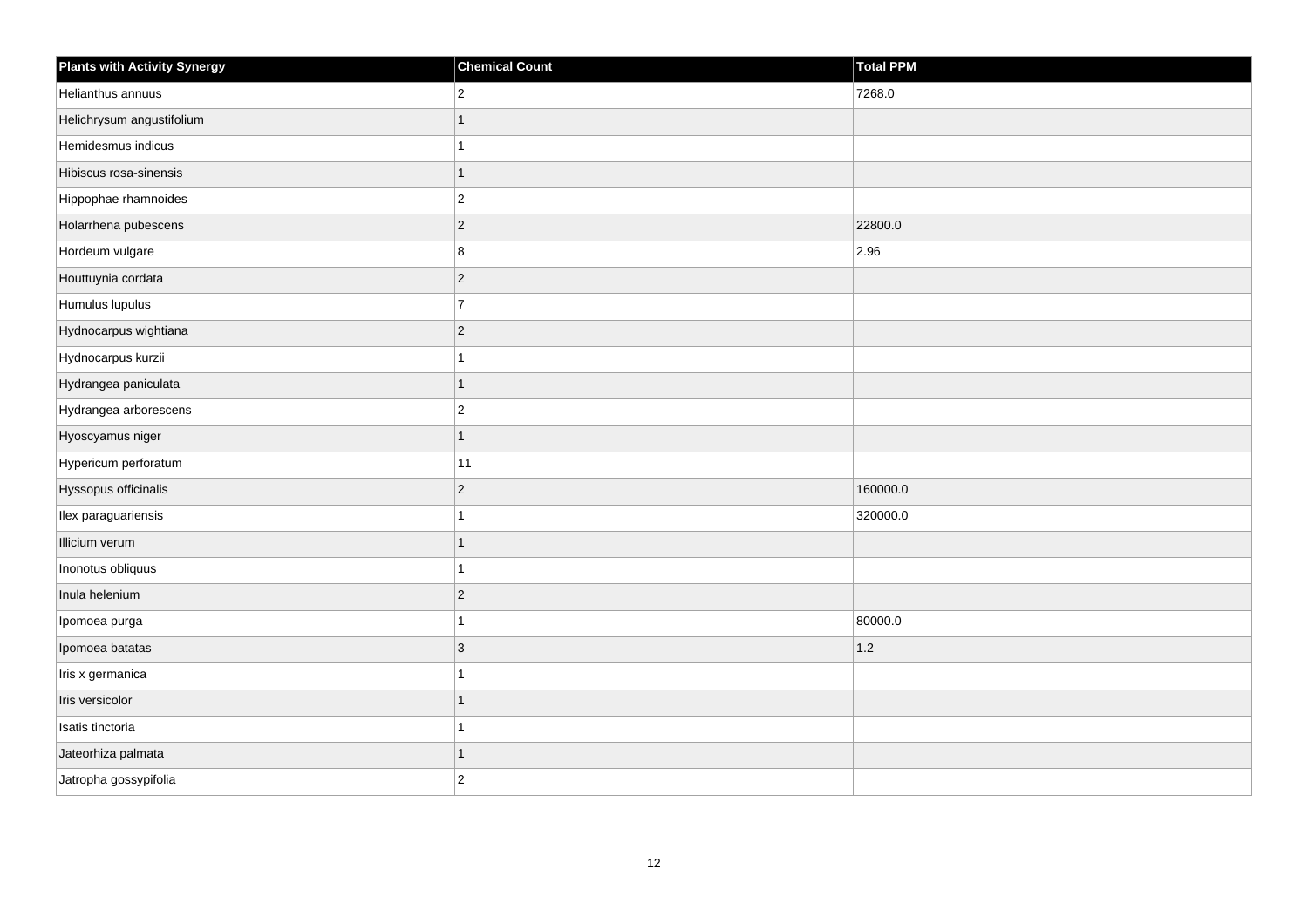| <b>Plants with Activity Synergy</b> | <b>Chemical Count</b> | Total PPM |
|-------------------------------------|-----------------------|-----------|
| Jatropha curcas                     | $\mathbf{1}$          | 374000.0  |
| Juglans regia                       | 8                     | 1715204.0 |
| Juglans nigra                       | $\vert 5 \vert$       | 294000.0  |
| Juglans cinerea                     | 1                     |           |
| Juncus effusus                      | 1                     |           |
| Juniperus virginiana                | 1                     | 172000.0  |
| Juniperus sabina                    | $\mathbf{1}$          |           |
| Juniperus communis                  | $10\,$                | 100000.0  |
| Justicia pectoralis                 | 1                     |           |
| Kalanchoe spathulata                | 1                     |           |
| Kalanchoe pinnata                   | $ 2\rangle$           |           |
| Krameria triandra                   | 3                     |           |
| Lactuca sativa                      | $\overline{4}$        |           |
| Lagenaria siceraria                 | 1                     | 2.6       |
| Lagerstroemia indica                | 3                     |           |
| Lagochilus inebrians                | 1                     | 80000.0   |
| Lantana camara                      | 1                     |           |
| Laurus nobilis                      | 5                     |           |
| Lavandula angustifolia              | $ 3\rangle$           | 240000.0  |
| Lawsonia inermis                    | 5                     |           |
| Ledum palustre                      | $ 2\rangle$           |           |
| Lens culinaris                      | $ 2\rangle$           | 1079.1    |
| Leonurus cardiaca                   | $\overline{4}$        | 180000.0  |
| Lepidium meyenii                    | 1                     |           |
| Leptospermum scoparium              | $\mathbf{1}$          |           |
| Levisticum officinale               | $\overline{2}$        |           |
| Ligustrum vulgare                   | 1                     | 970000.0  |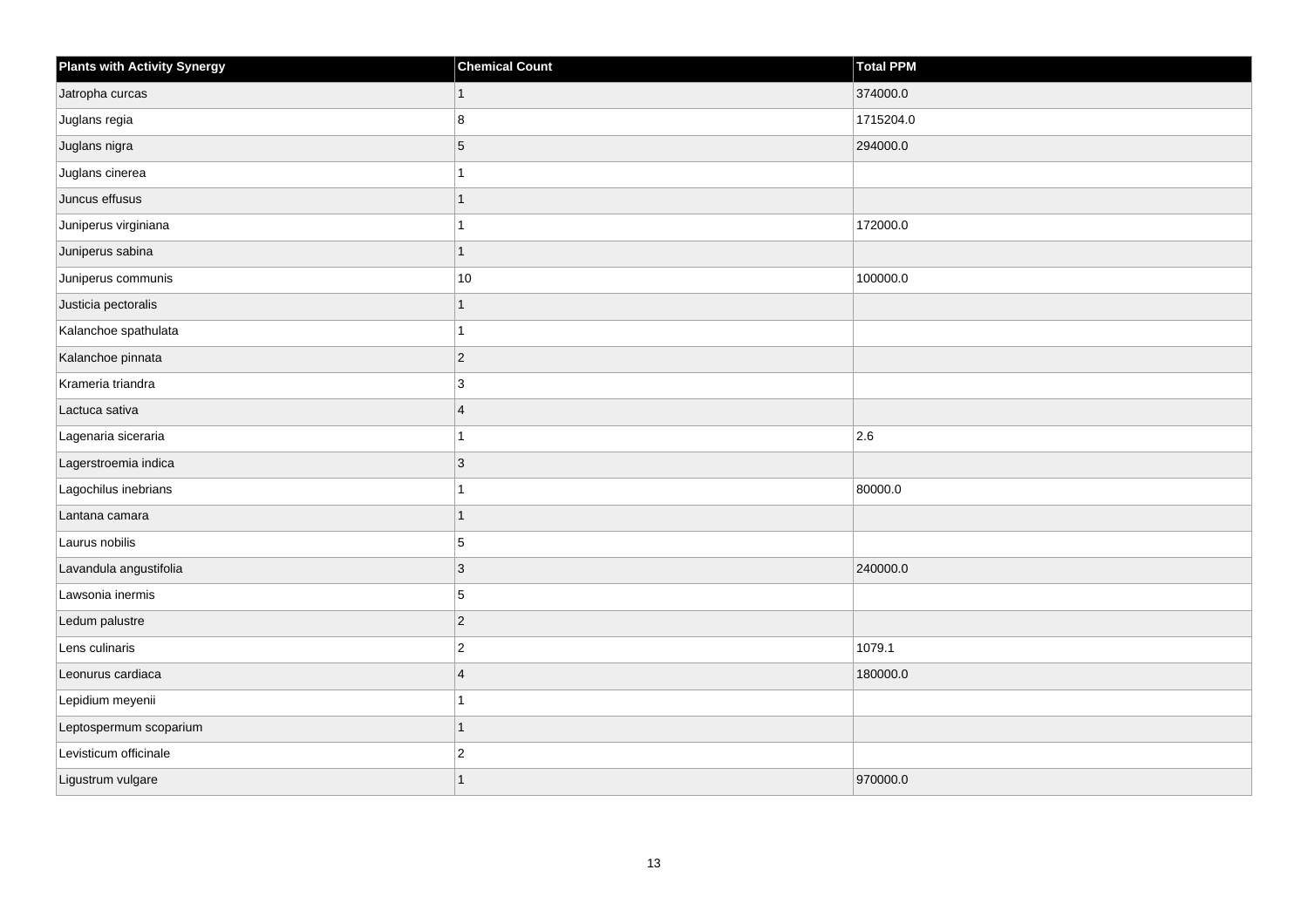| <b>Plants with Activity Synergy</b> | <b>Chemical Count</b> | Total PPM |
|-------------------------------------|-----------------------|-----------|
| Ligustrum lucidum                   | 1                     |           |
| Ligustrum japonicum                 | $ 2\rangle$           |           |
| Lindera benzoin                     | $\mathbf{1}$          |           |
| Linum usitatissimum                 | $ 2\rangle$           |           |
| Lippia dulcis                       | 1                     |           |
| Liquidambar styraciflua             | $ 2\rangle$           |           |
| Liquidambar orientalis              | 1                     |           |
| Lonicera japonica                   | $ 2\rangle$           | 880000.0  |
| Ludwigia perennis                   | $\mathbf{1}$          |           |
| Ludwigia adscendens                 | $\mathbf{1}$          |           |
| Lycium chinense                     | 1                     |           |
| Lycopersicon esculentum             | 3                     | 16.0      |
| Lycopodium clavatum                 | $ 3\rangle$           |           |
| Lycopus virginicus                  | $\overline{4}$        |           |
| Lycopus europeus                    | $ 2\rangle$           |           |
| Lythrum salicaria                   | $ 2\rangle$           | 894000.0  |
| Maclura pomifera                    | 3                     |           |
| Magnolia officinalis                | $ 2\rangle$           |           |
| Magnolia kobus                      | $\vert$ <sub>2</sub>  |           |
| Magnolia denudata                   | 1                     |           |
| Mahonia aquifolium                  | $\mathbf{1}$          |           |
| Malus domestica                     | 11                    | 4118.4    |
| Malva neglecta                      | 1                     |           |
| Mangifera indica                    | 3                     | 482200.0  |
| Manilkara zapota                    | 1                     |           |
| Maranta arundinacea                 | 1                     |           |
| Marrubium vulgare                   | 6                     | 140000.0  |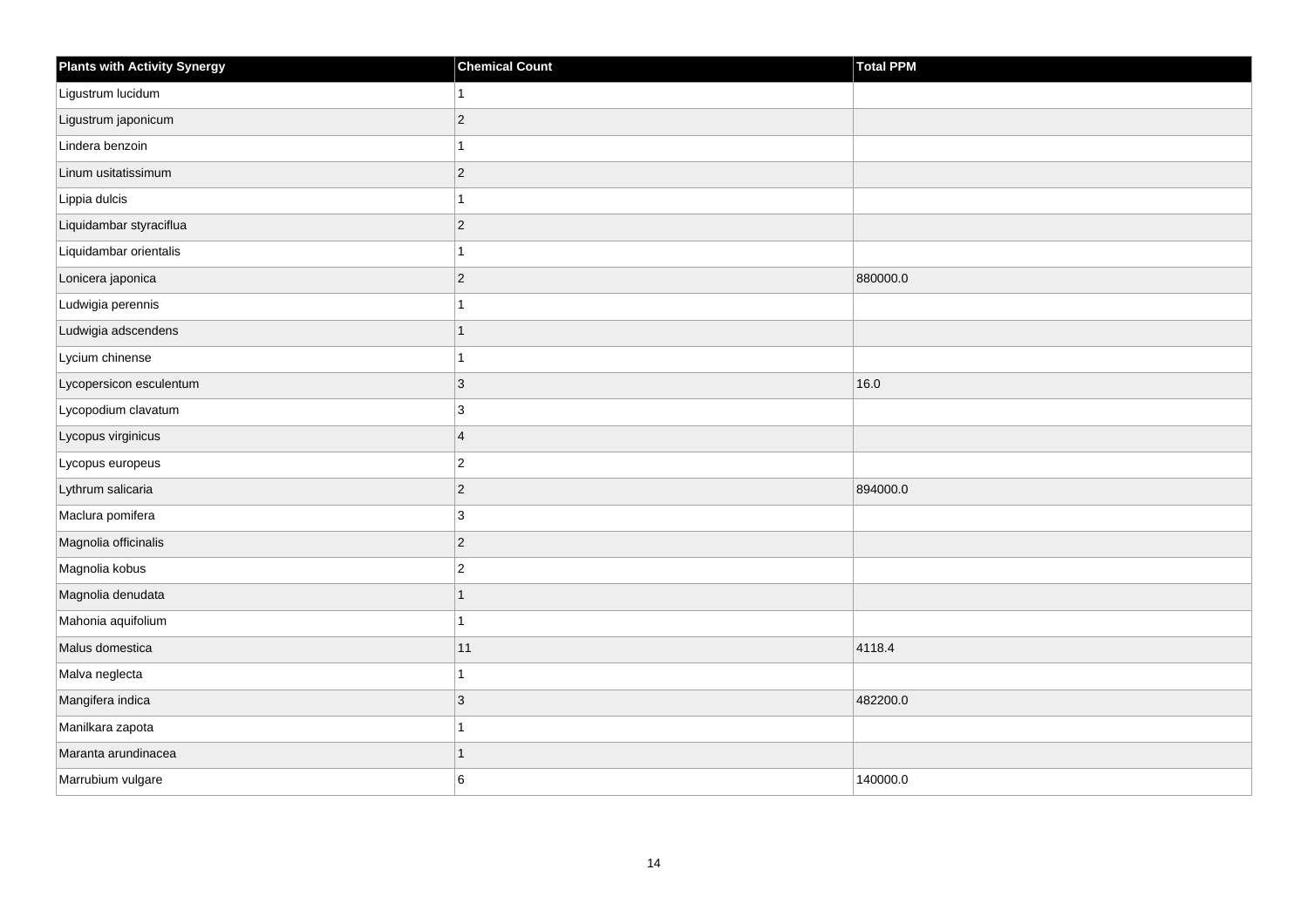| <b>Plants with Activity Synergy</b> | <b>Chemical Count</b> | <b>Total PPM</b> |
|-------------------------------------|-----------------------|------------------|
| Marsdenia reichenbachii             | 1                     |                  |
| Matricaria recutita                 | $\overline{7}$        |                  |
| Medicago sativa                     | 9                     | 56000.0          |
| Melaleuca leucadendra               |                       |                  |
| Melia azedarach                     | 5                     | 520000.0         |
| Melicoccus bijugatas                |                       |                  |
| Melilotus officinalis               | 3                     |                  |
| Melissa officinalis                 |                       |                  |
| Mentha x rotundifolia               | $\overline{3}$        |                  |
| Mentha x piperita                   | 3                     |                  |
| Mentha spicata                      | $\overline{2}$        |                  |
| Mentha pulegium                     |                       | 80000.0          |
| Mentha arvensis var. piperascens    | $\overline{2}$        |                  |
| Mentha aquatica                     | $\overline{2}$        | 148000.0         |
| Menyanthes trifoliata               | 6                     | 60000.0          |
| Mercurialis annua                   |                       | 67000.0          |
| Mimosa pudica                       |                       | 200000.0         |
| Mitchella repens                    |                       |                  |
| Mitragyna speciosa                  | $\overline{2}$        | 300.0            |
| Moringa oleifera                    | $\overline{c}$        |                  |
| Morus alba                          | 5                     |                  |
| Mucuna pruriens                     |                       |                  |
| Murraya sp                          | 1                     | 1.4              |
| Musa x paradisiaca                  | $\overline{2}$        | 1.6              |
| Myrciaria dubia                     | 1                     |                  |
| Myrica cerifera                     |                       |                  |
| Myristica fragrans                  | $\mathbf{3}$          |                  |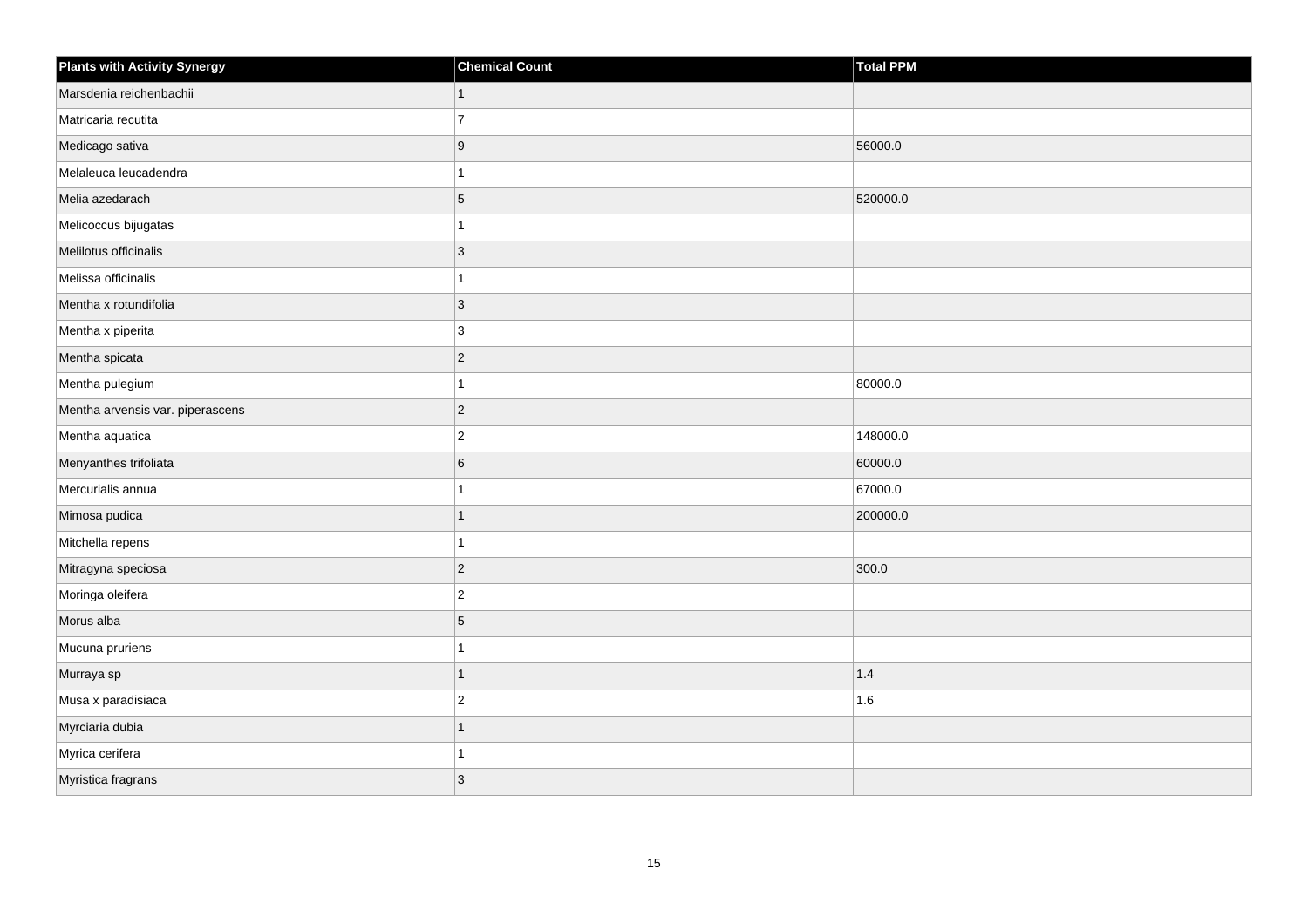| <b>Plants with Activity Synergy</b> | <b>Chemical Count</b>   | <b>Total PPM</b> |
|-------------------------------------|-------------------------|------------------|
| Myroxylon balsamum                  | $\mathbf{1}$            | 8000.0           |
| Myrtus communis                     | 3                       | 280000.0         |
| Nasturtium officinale               | $\mathbf{1}$            |                  |
| Nelumbo nucifera                    | $ 3\rangle$             |                  |
| Nepeta cataria                      | 1                       |                  |
| Nerium oleander                     | $\overline{1}$          |                  |
| Nicotiana tabacum                   | $\overline{4}$          |                  |
| Nigella sativa                      | 1                       |                  |
| Ocimum tenuiflorum                  | 3                       |                  |
| Ocimum sanctum                      | $\overline{1}$          |                  |
| Ocimum basilicum                    | $\overline{7}$          | 38100.0          |
| Oenothera biennis                   | 5                       | 1462000.0        |
| Olea europaea                       | 8                       |                  |
| Ononis spinosa                      | 6                       |                  |
| Opuntia ficus-indica                | $\mathbf{1}$            |                  |
| Origanum vulgare                    | $\vert 5 \vert$         | 14120.0          |
| Origanum majorana                   | $\overline{2}$          |                  |
| Origanum creticum                   | $\mathbf{1}$            |                  |
| Pachira aquatica                    | $\mathbf{1}$            | 54000.0          |
| Paeonia suffruticosa                | $ 2\rangle$             |                  |
| Paeonia officinalis                 | 1                       |                  |
| Paeonia moutan                      | $ 2\rangle$             |                  |
| Paeonia lactiflora                  | $\overline{\mathbf{4}}$ |                  |
| Panax quinquefolius                 | 3                       | 136.0            |
| Panax notoginseng                   | $\mathbf{1}$            |                  |
| Panax ginseng                       | $ 2\rangle$             |                  |
| Papaver somniferum                  | $ 2\rangle$             |                  |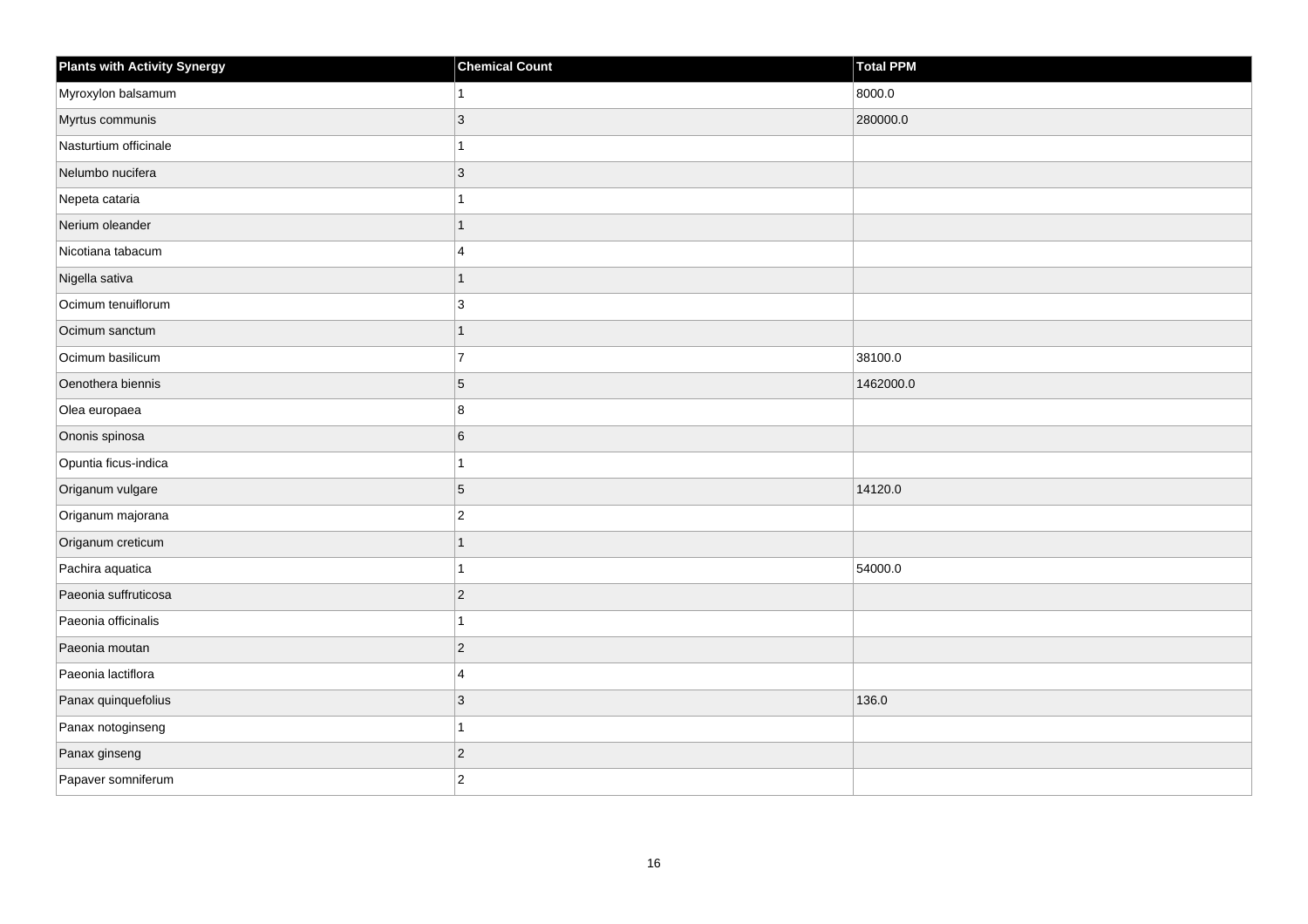| <b>Plants with Activity Synergy</b> | <b>Chemical Count</b>   | <b>Total PPM</b>   |
|-------------------------------------|-------------------------|--------------------|
| Passiflora incarnata                | $\overline{4}$          |                    |
| Pastinaca sativa                    | 3                       | 7.2                |
| Paullinia cupana                    |                         | 240000.0           |
| Pausinystalia johimbe               |                         |                    |
| Perilla frutescens                  | $\overline{\mathbf{A}}$ |                    |
| Persea americana                    | 5                       | 94005.6            |
| Petasites hybridus                  | 1                       |                    |
| Petiveria alliacea                  |                         |                    |
| Petroselinum crispum                | 5                       | 34.0               |
| Peucedanum ostruthium               | $\overline{2}$          |                    |
| Peumus boldus                       |                         |                    |
| Phaseolus vulgaris                  | 5                       | 18.799999999999997 |
| Phoenix dactylifera                 | 5                       | 96000.34           |
| Phyllanthus niruri                  |                         |                    |
| Phyllanthus emblica                 | 5                       | 891400.0           |
| Phyllanthus amarus                  | 3                       |                    |
| Physalis alkekingi                  |                         |                    |
| Phytolacca americana                |                         |                    |
| Pimpinella anisum                   | 5                       |                    |
| Pinus sylvestris                    | 6                       | 338000.0           |
| Pinus strobus                       |                         |                    |
| Pinus mugo                          | 1                       |                    |
| Pinus kesiya                        |                         |                    |
| Pinus insularis                     |                         |                    |
| Piper nigrum                        | 3                       |                    |
| Piper betel                         |                         | 41000.0            |
| Piper angustifolium                 |                         |                    |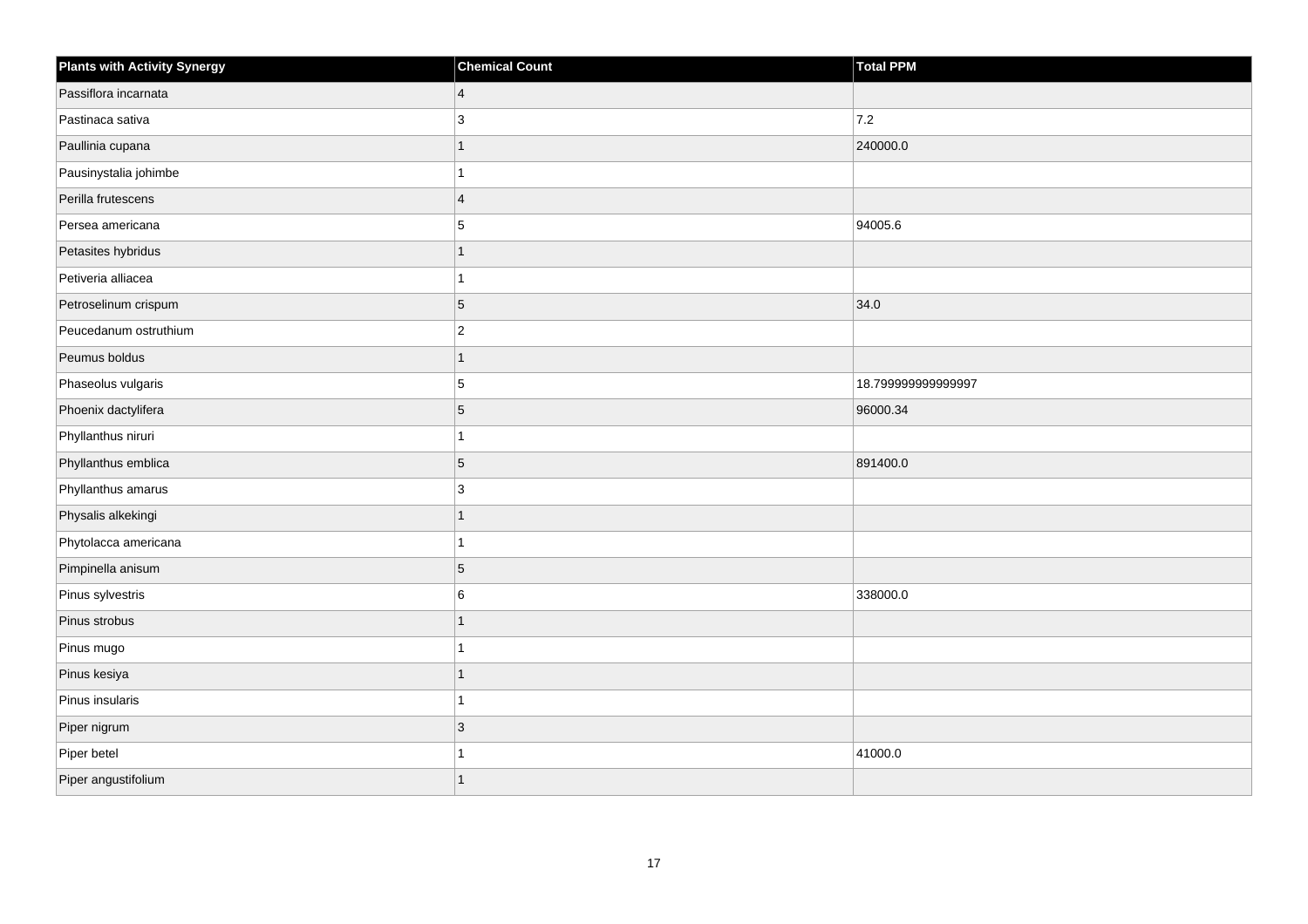| <b>Plants with Activity Synergy</b> | <b>Chemical Count</b> | <b>Total PPM</b> |
|-------------------------------------|-----------------------|------------------|
| Piscidia piscipula                  | 1                     |                  |
| Pistacia vera                       | $\overline{c}$        | 1.2              |
| Pistacia lentiscus                  | $\overline{c}$        | 226000.0         |
| Pisum sativum                       | $\overline{c}$        | 6.0              |
| Plantago psyllium                   | 1                     |                  |
| Plantago ovata                      | $\overline{c}$        |                  |
| Plantago major                      | $\overline{7}$        | 114000.0         |
| Plumeria acutifolia                 | $\overline{1}$        |                  |
| Podophyllum pleianthum              | $\overline{c}$        |                  |
| Podophyllum peltatum                | $\overline{2}$        | 300000.0         |
| Podophyllum hexandrum               | 1                     |                  |
| Pogostemon cablin                   | $\overline{c}$        | 34000.0          |
| Polygonum multiflorum               | $\boldsymbol{2}$      |                  |
| Polygonum hydropiperoides           | $\overline{c}$        |                  |
| Polygonum hydropiper                | 4                     | 70000.0          |
| Polygonum aviculare                 | $\overline{c}$        |                  |
| Polypodium vulgare                  | 1                     |                  |
| Populus tacamahacca                 | $\overline{c}$        |                  |
| Populus nigra                       | 3                     |                  |
| Portulaca oleracea                  | 3                     |                  |
| Prosopis juliflora                  | 3                     | 320000.0         |
| Prunella vulgaris                   | $\overline{7}$        |                  |
| Prunus spinosa                      | 4                     |                  |
| Prunus serotina                     | $\overline{4}$        |                  |
| Prunus persica                      | 5                     | 32000.606        |
| Prunus laurocerasus                 | 3                     |                  |
| Prunus dulcis                       | $\Delta$              | 2.0              |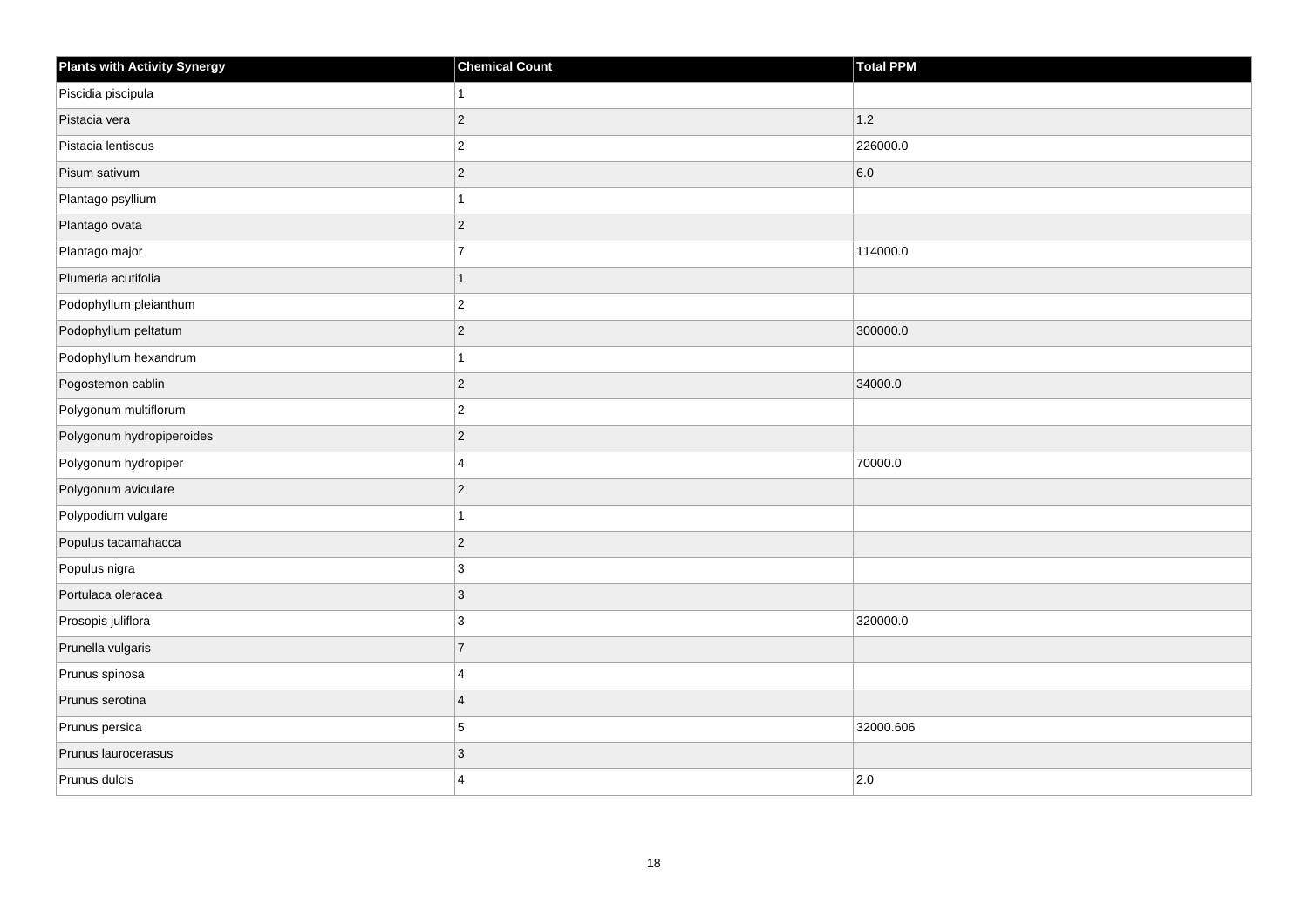| <b>Plants with Activity Synergy</b> | <b>Chemical Count</b>   | Total PPM  |
|-------------------------------------|-------------------------|------------|
| Prunus domestica                    | $\overline{4}$          | 136000.334 |
| Prunus cerasus                      | 9                       | 140012.0   |
| Prunus armeniaca                    | 6                       | 2001.4     |
| Psidium guajava                     | 9                       | 816000.0   |
| Psidium cattleianum                 | $\overline{c}$          |            |
| Psophocarpus tetragonolobus         |                         | 1.0        |
| Pteridium aquilinum                 | $\overline{\mathbf{A}}$ |            |
| Pterocarpus santalinus              |                         |            |
| Pterocarpus marsupium               | $\overline{2}$          |            |
| Pueraria pseudohirsuta              |                         |            |
| Pueraria montana                    | $\overline{4}$          |            |
| Punica granatum                     | 16                      | 2056400.0  |
| Pyrus communis                      | 5                       | 39569.0    |
| Quassia amara                       |                         |            |
| Quercus velutina                    |                         |            |
| Quercus suber                       |                         | 130000.0   |
| Quercus rubra                       | $\overline{\mathbf{A}}$ | 320000.0   |
| Quercus robur                       | 4                       | 400000.0   |
| Quercus infectoria                  | $\overline{4}$          | 80000.0    |
| Quercus alba                        | $\boldsymbol{\Delta}$   | 400000.0   |
| Quillaja saponaria                  |                         | 300000.0   |
| Raphanus sativus                    | $\overline{c}$          | 193.6      |
| Rheum rhabarbarum                   | 6                       | 122.2      |
| Rheum palmatum                      | 3                       |            |
| Rheum officinale                    | $\overline{4}$          |            |
| Rhizophora mangle                   | $\overline{c}$          | 1040013.6  |
| Rhododendron ponticum               | 5                       | 240000.0   |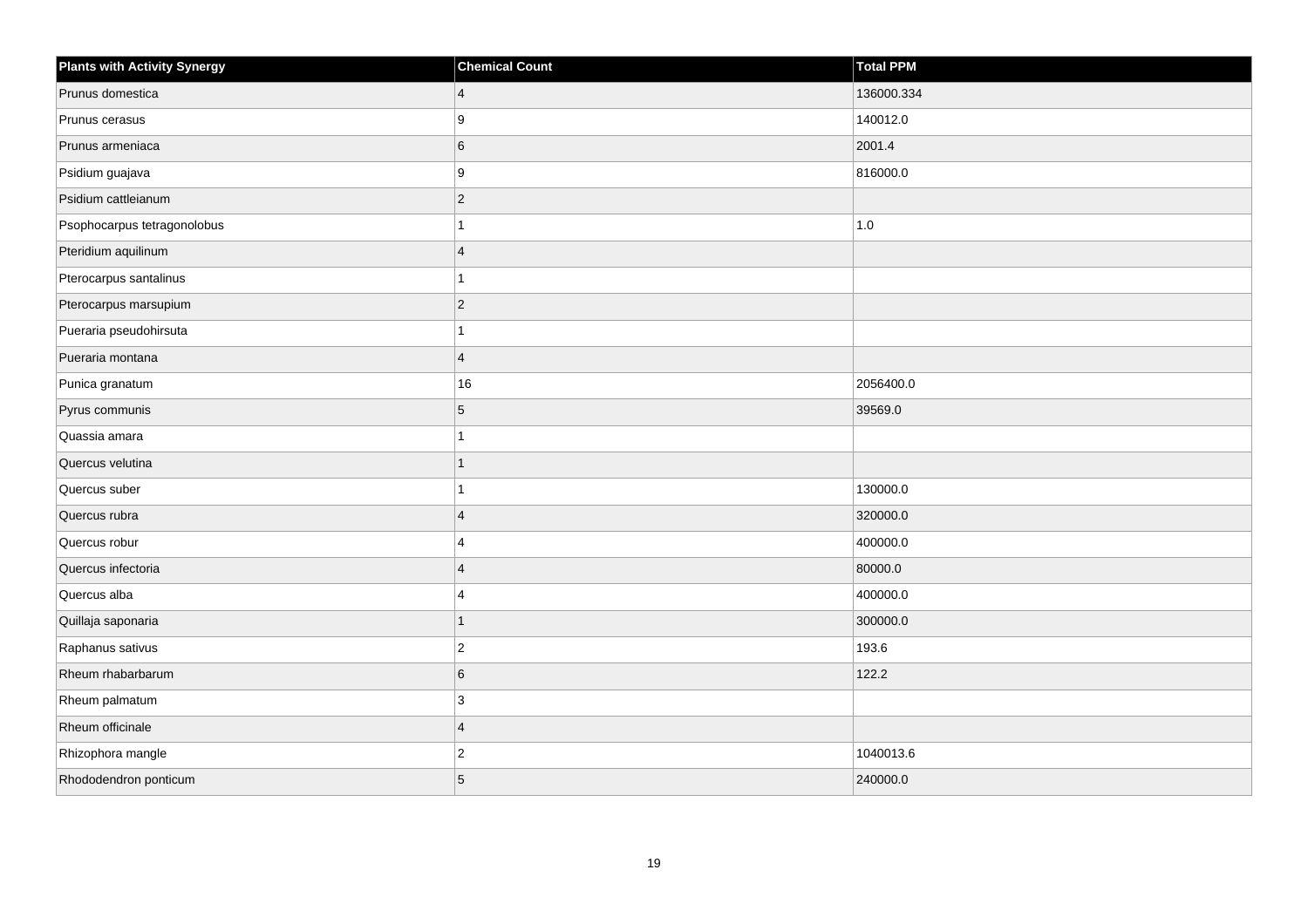| <b>Plants with Activity Synergy</b> | <b>Chemical Count</b> | <b>Total PPM</b> |
|-------------------------------------|-----------------------|------------------|
| Rhododendron ferrugineum            | 1                     |                  |
| Rhododendron dauricum               | 3                     |                  |
| Rhus toxicodendron                  | 1                     |                  |
| Rhus glabra                         | $\mathbf{1}$          | 540000.0         |
| Rhus coriaria                       | $\overline{4}$        |                  |
| Rhynchosia minima                   | 1                     |                  |
| Ribes uva-crispa                    | $\vert$ 2             |                  |
| Ribes nigrum                        | $\overline{4}$        | 27600.0          |
| Ricinus communis                    | $5\phantom{.0}$       |                  |
| Robinia pseudoacacia                | $\mathbf{1}$          | 140000.0         |
| Rosa spp                            | $\overline{c}$        | 52800.0          |
| Rosa rubiginosa                     | 1                     | 52800.0          |
| Rosa multiflora                     | $ 2\rangle$           |                  |
| Rosa laevigata                      | $\mathbf{1}$          |                  |
| Rosa gallica                        |                       |                  |
| Rosa damascena                      | $\mathbf{1}$          |                  |
| Rosa centifolia                     |                       |                  |
| Rosa canina                         | $\overline{7}$        | 47000.0          |
| Rosmarinus officinalis              | 5                     |                  |
| Rubus sp.                           | $ 2\rangle$           |                  |
| Rubus phoenicolasius                | $\overline{2}$        |                  |
| Rubus idaeus                        | 8                     | 252400.0         |
| Rubus fruticosus                    |                       |                  |
| Rumex hymenosepalus                 | 1                     | 700000.0         |
| Rumex crispus                       | 5                     | 120000.0         |
| Rumex acetosella                    | 1                     | 280000.0         |
| Rumex acetosa                       | $\overline{2}$        | 1000.0           |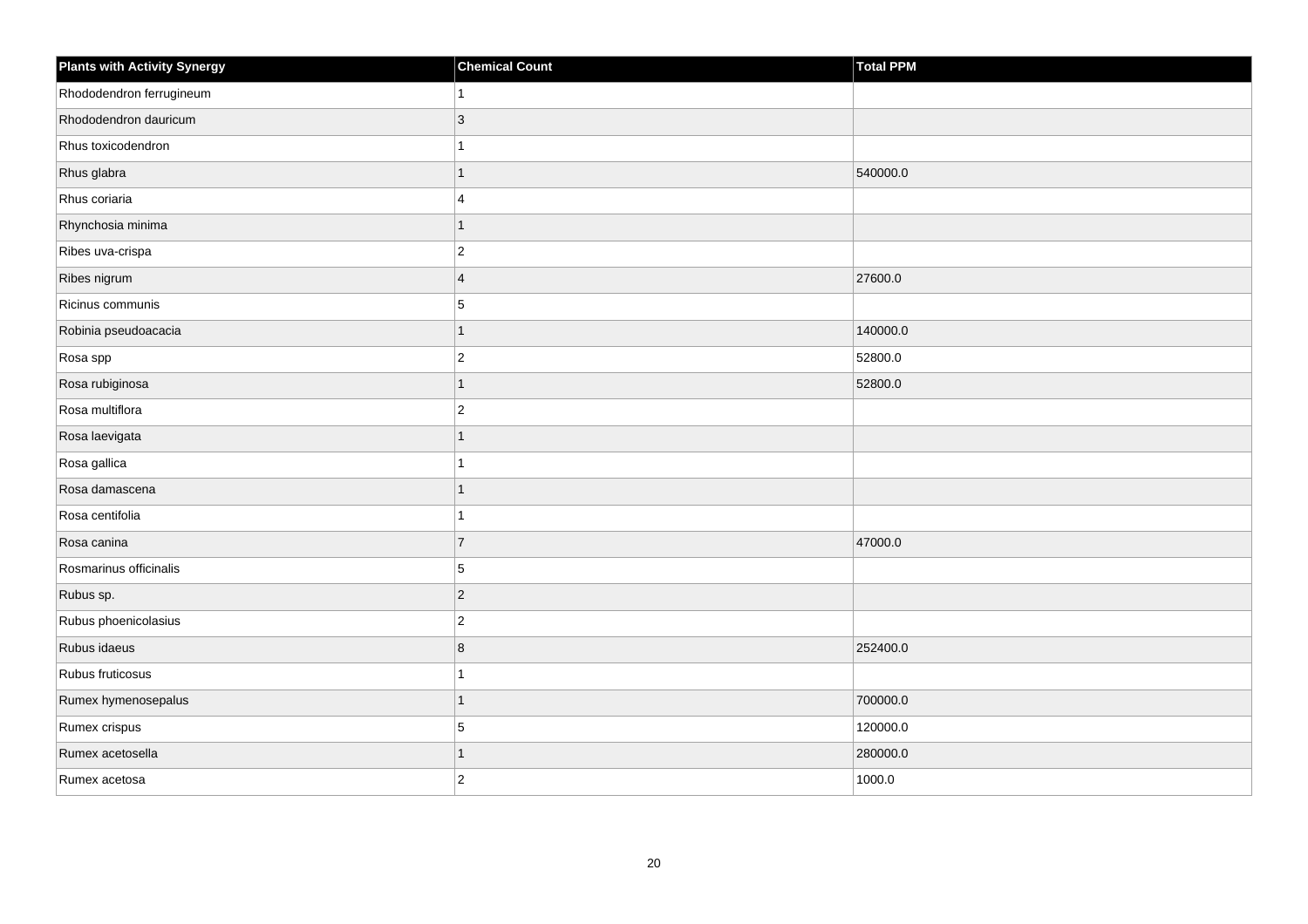| <b>Plants with Activity Synergy</b> | <b>Chemical Count</b> | Total PPM |
|-------------------------------------|-----------------------|-----------|
| Ruta graveolens                     | $ 2\rangle$           |           |
| Salix alba                          | 5                     | 190000.0  |
| Salvia sp.                          | 1                     |           |
| Salvia sclarea                      | $\mathbf{1}$          |           |
| Salvia officinalis                  | 8                     | 160000.0  |
| Sambucus simpsonii                  | 1                     |           |
| Sambucus nigra                      | $\vert 4 \vert$       | 60000.0   |
| Sambucus canadensis                 | $ 2\rangle$           |           |
| Sanguisorba officinalis             | $ 3\rangle$           | 340000.0  |
| Sanguisorba minor                   | $\overline{4}$        |           |
| Santalum album                      | 1                     |           |
| Santolina chamaecyparissus          | $\overline{5}$        |           |
| Sarcostemma acidum                  | $\mathbf{1}$          |           |
| Sarracenia rubra                    | 1                     |           |
| Sarracenia purpurea                 | 1                     |           |
| Sarracenia psittacina               | 1                     |           |
| Sarracenia oreophila                |                       |           |
| Sarracenia minor                    | 1                     |           |
| Sarracenia leucophylla              | $\mathbf{1}$          |           |
| Sarracenia flava                    | 1                     |           |
| Sarracenia alata                    | 1                     |           |
| Sassafras albidum                   | 1                     |           |
| Satureja montana                    | $ 2\rangle$           |           |
| Satureja hortensis                  | 1                     | 170000.0  |
| Saussurea lappa                     | $\mathbf{1}$          |           |
| Schinus terebinthifolius            | $ 2\rangle$           |           |
| Schinus molle                       | $\vert$ 3             | 460000.0  |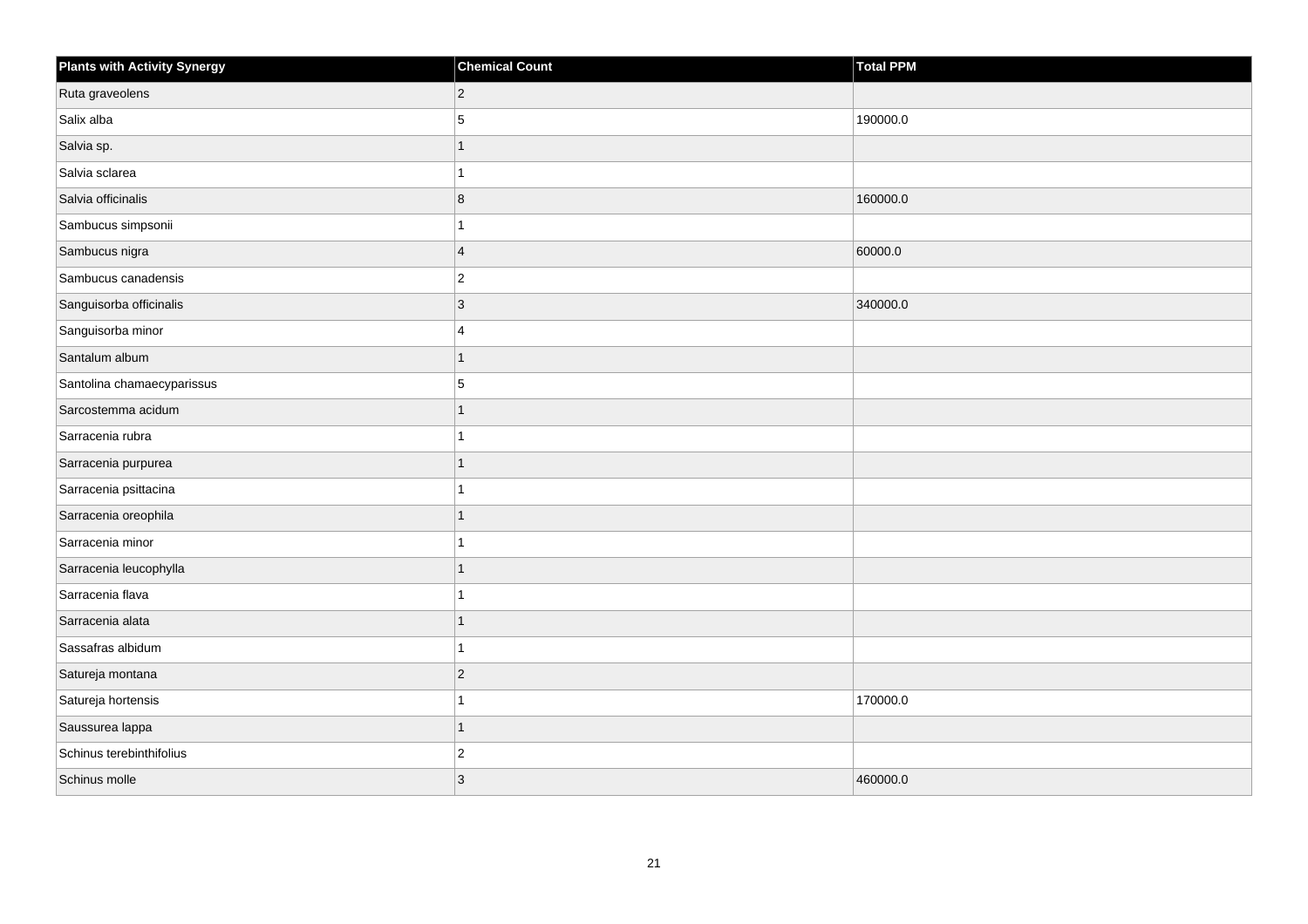| <b>Plants with Activity Synergy</b> | <b>Chemical Count</b> | <b>Total PPM</b> |
|-------------------------------------|-----------------------|------------------|
| Schisandra chinensis                |                       |                  |
| Sclerocarya caffra                  |                       | 600000.0         |
| Scopolia carniolica                 | 3                     |                  |
| Scutellaria sp                      | $\overline{2}$        |                  |
| Scutellaria lateriflora             | 3                     |                  |
| Scutellaria galericulata            | 6                     | 90000.0          |
| Scutellaria churchilliana           |                       |                  |
| Scutellaria baicalensis             | $\boldsymbol{\Delta}$ | 249000.0         |
| Selaginella delicatula              |                       |                  |
| Selenicereus grandiflorus           |                       |                  |
| Senecio aureus                      |                       |                  |
| Senna occidentalis                  | $\overline{2}$        |                  |
| Senna obtusifolia                   |                       |                  |
| Senna alata                         | 1                     |                  |
| Serenoa repens                      | $\overline{2}$        | 261200.0         |
| Sesamum indicum                     | $\overline{4}$        | 2.03             |
| Silybum marianum                    | 3                     |                  |
| Simarouba amara                     |                       | 540000.0         |
| Skimmia arborescens                 | 1                     |                  |
| Smilax china                        |                       |                  |
| Solanum tuberosum                   | 9                     | 65680.148        |
| Solanum torvum                      | 1                     |                  |
| Solanum sessiliflorum               |                       |                  |
| Solanum nigrum                      |                       | 200000.0         |
| Solanum melongena                   | 3                     | 4005.2           |
| Solidago virgaurea                  | $\overline{c}$        |                  |
| Solidago gigantea                   | 3                     |                  |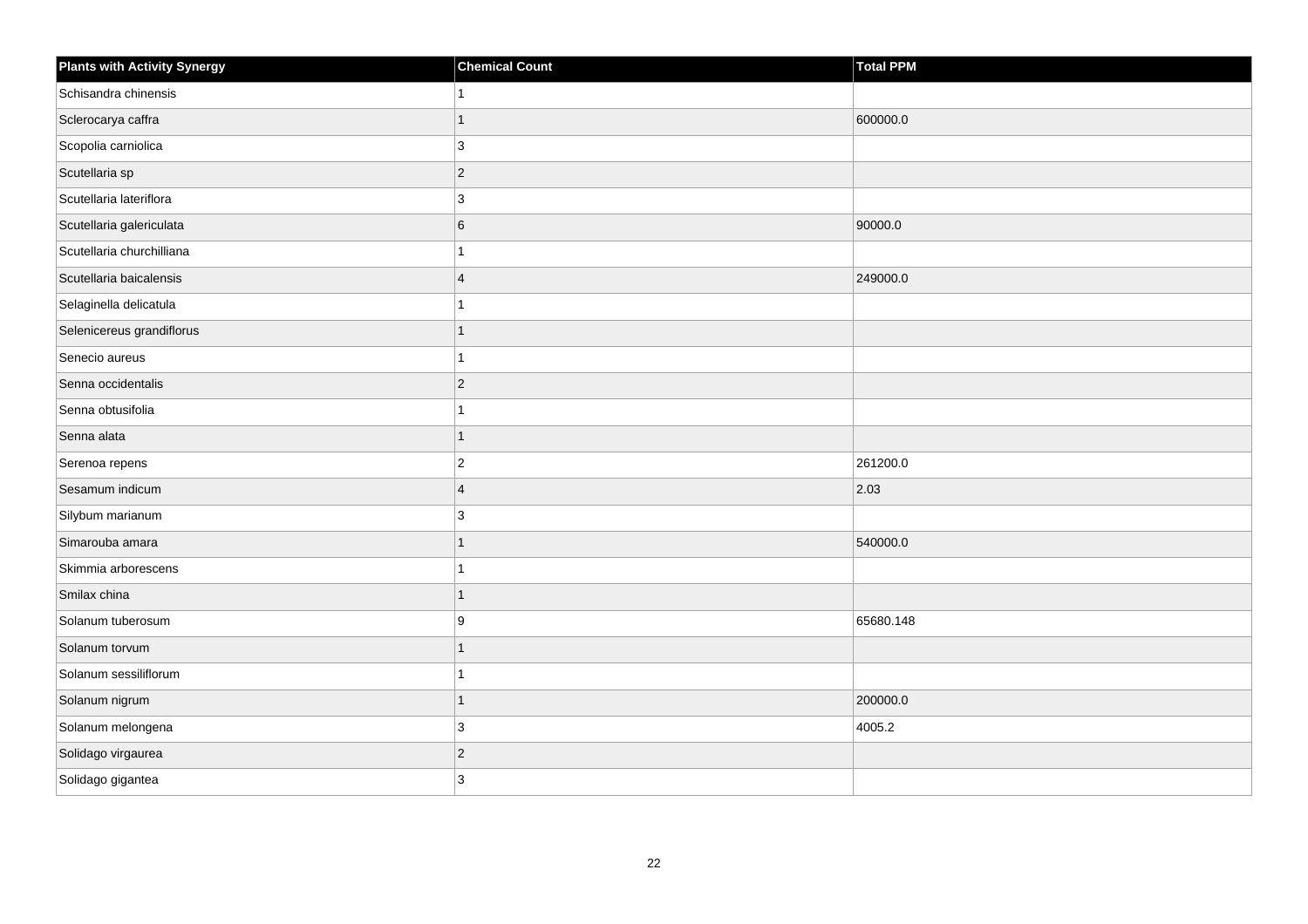| <b>Plants with Activity Synergy</b> | <b>Chemical Count</b> | Total PPM |
|-------------------------------------|-----------------------|-----------|
| Sophora japonica                    | $\overline{c}$        |           |
| Sorbus aucubaria                    | 5                     |           |
| Spartium junceum                    | $\mathfrak{S}$        |           |
| Spigelia marilandica                | 1                     |           |
| Spinacia oleracea                   | 5                     | 168.26    |
| Spondias pinnata                    | 1                     |           |
| Stachys officinalis                 | $\overline{3}$        | 310000.0  |
| Stellaria media                     | 3                     |           |
| Sterculia urens                     | $\overline{1}$        | 40000.0   |
| Stillingia sylvatica                | 1                     |           |
| Swertia chirata                     | $\overline{1}$        |           |
| Symphytum officinale                | $\overline{c}$        | 180000.0  |
| Symplocarpus foetidus               | $\mathbf{1}$          |           |
| Syzygium cumini                     | 3                     |           |
| Syzygium aromaticum                 | 14                    |           |
| Tabebuia impetiginosa               | 1                     |           |
| Tabernanthe iboga                   | $\overline{1}$        |           |
| Tagetes patula                      | 3                     |           |
| Tagetes minuta                      | $\mathbf{1}$          |           |
| Tagetes lucida                      | 1                     |           |
| Tamarindus indica                   | $\overline{c}$        | 140000.0  |
| Tanacetum vulgare                   | 3                     |           |
| Taraxacum officinale                | 5                     |           |
| Taxus baccata                       | $\overline{c}$        |           |
| Tecoma stans                        | $\mathbf{1}$          |           |
| Terminalia pallida                  | $\overline{c}$        |           |
| Terminalia ivorensis                | $\overline{c}$        |           |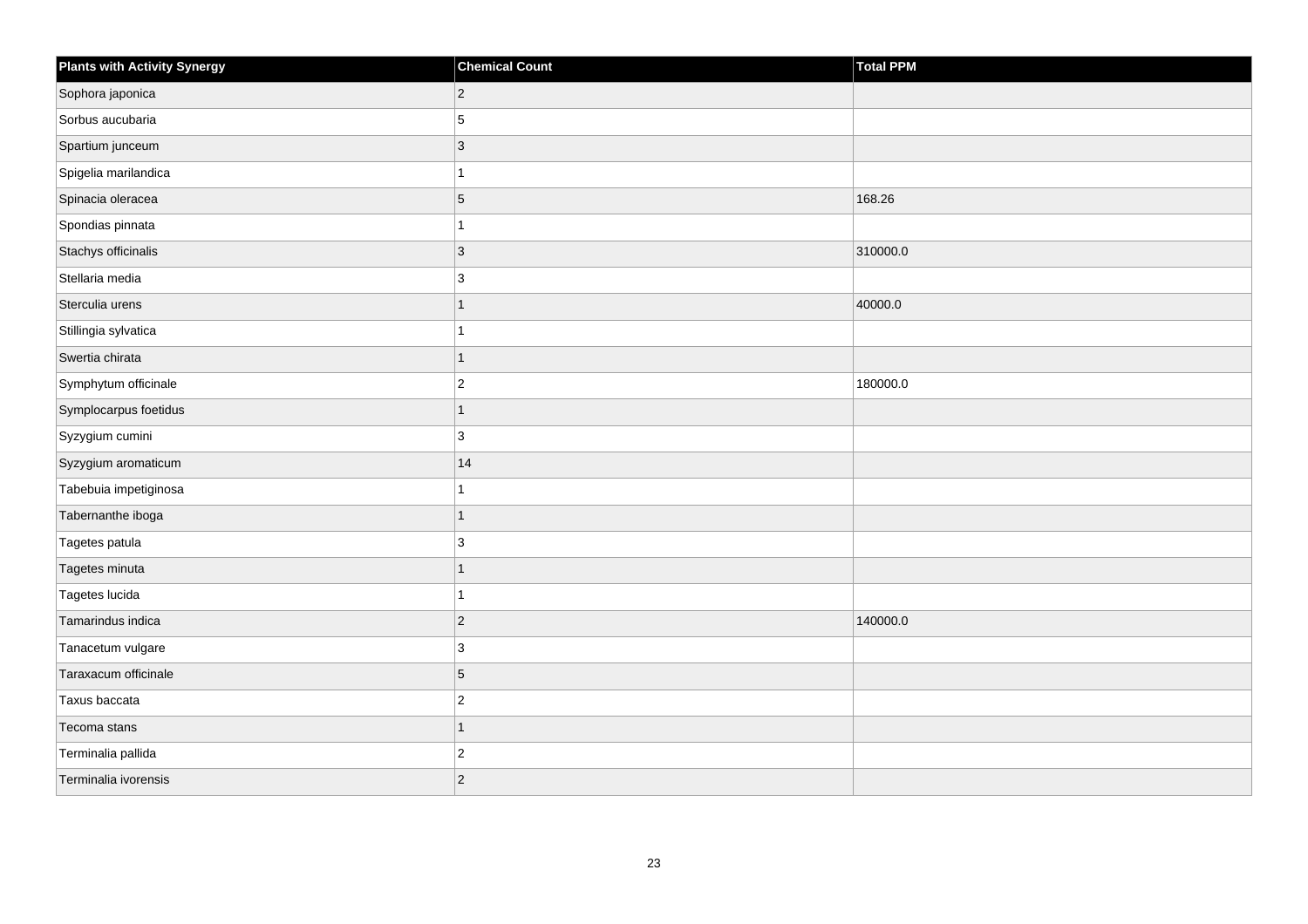| <b>Plants with Activity Synergy</b> | <b>Chemical Count</b> | Total PPM |
|-------------------------------------|-----------------------|-----------|
| Terminalia chebula                  | 5                     | 17000.0   |
| Terminalia catappa                  | 9                     | 660000.0  |
| Terminalia bellirica                | 4                     |           |
| Terminalia arjuna                   | 6                     |           |
| Teucrium scorodonia                 | $\overline{2}$        |           |
| Teucrium scordium                   | 1                     |           |
| Teucrium polium                     | $\mathbf{3}$          |           |
| Teucrium montanum                   | $\overline{2}$        |           |
| Teucrium marum                      |                       |           |
| Teucrium chamaedrys                 | $\overline{3}$        | 292000.0  |
| Teucrium botrys                     |                       |           |
| Theobroma cacao                     | 9                     | 200000.0  |
| Thespesia populnea                  | 1                     |           |
| Thevetia peruviana                  | 1                     |           |
| Thuja occidentalis                  | $\overline{2}$        | 118000.0  |
| Thymus vulgaris                     | 5                     | 233800.0  |
| Thymus serpyllum                    | 3                     | 162400.0  |
| Tilia sp.                           | $\overline{3}$        |           |
| Tragopogon porrifolius              | 1                     |           |
| Tribulus terrestris                 | 1                     |           |
| Trichilia hirta                     |                       |           |
| Tridax procumbens                   | 3                     |           |
| Trifolium pratense                  | 3                     |           |
| Trigonella foenum-graecum           | 5                     | 2.0       |
| Triticum aestivum                   | 4                     | 9.8       |
| Tsuga canadensis                    |                       | 821000.0  |
| Turnera diffusa                     |                       |           |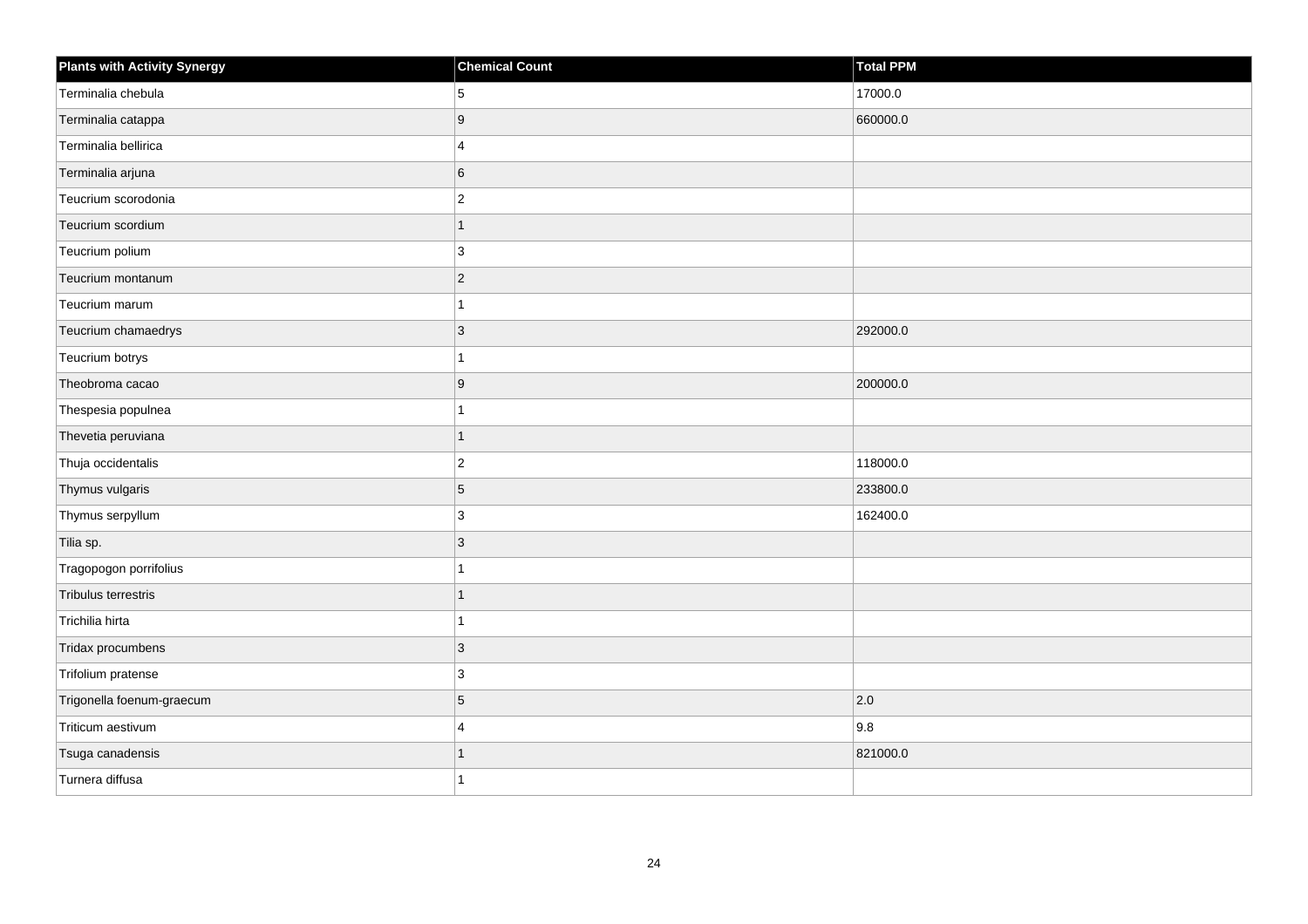| <b>Plants with Activity Synergy</b> | <b>Chemical Count</b> | Total PPM          |
|-------------------------------------|-----------------------|--------------------|
| Tussilago farfara                   | $\vert 4 \vert$       | 357600.0           |
| Ulmus rubra                         | 1                     |                    |
| Uncaria tomentosa                   | 1                     |                    |
| Uncaria guianensis                  | 1                     |                    |
| Uncaria catechu                     | $\overline{4}$        |                    |
| Urginea maritima                    | $ 2\rangle$           |                    |
| Urtica dioica                       | 6                     |                    |
| Vaccinium vitis-idaea               | 8                     | 407000.0           |
| Vaccinium myrtillus                 | 12                    | 640000.0           |
| Vaccinium macrocarpon               | 3                     | 1500.4             |
| Vaccinium corymbosum                | 8                     | 1.0                |
| Valeriana officinalis               | 3                     |                    |
| Vanilla planifolia                  | $ _3$                 |                    |
| Verbena officinalis                 | $ 2\rangle$           | 20000.0            |
| Veronica officinalis                | 1                     |                    |
| Viburnum prunifolium                | $\overline{4}$        | 40000.0            |
| Viburnum opulus                     | $\,6$                 | 60000.0            |
| Vicia faba                          | 3                     |                    |
| Vigna unguiculata                   | $ 2\rangle$           | 32.2               |
| Vigna radiata                       | 3                     | 28.810000000000002 |
| Vigna mungo                         | $\mathbf{1}$          | 2.6                |
| Vinca minor                         | $\mathbf{1}$          |                    |
| Viola tricolor                      | $ 2\rangle$           |                    |
| Viola odorata                       | 1                     |                    |
| Viscum album                        | $\mathbf{1}$          |                    |
| Vitex agnus-castus                  | 1                     |                    |
| Vitis vinifera                      | 15                    | 0.46               |